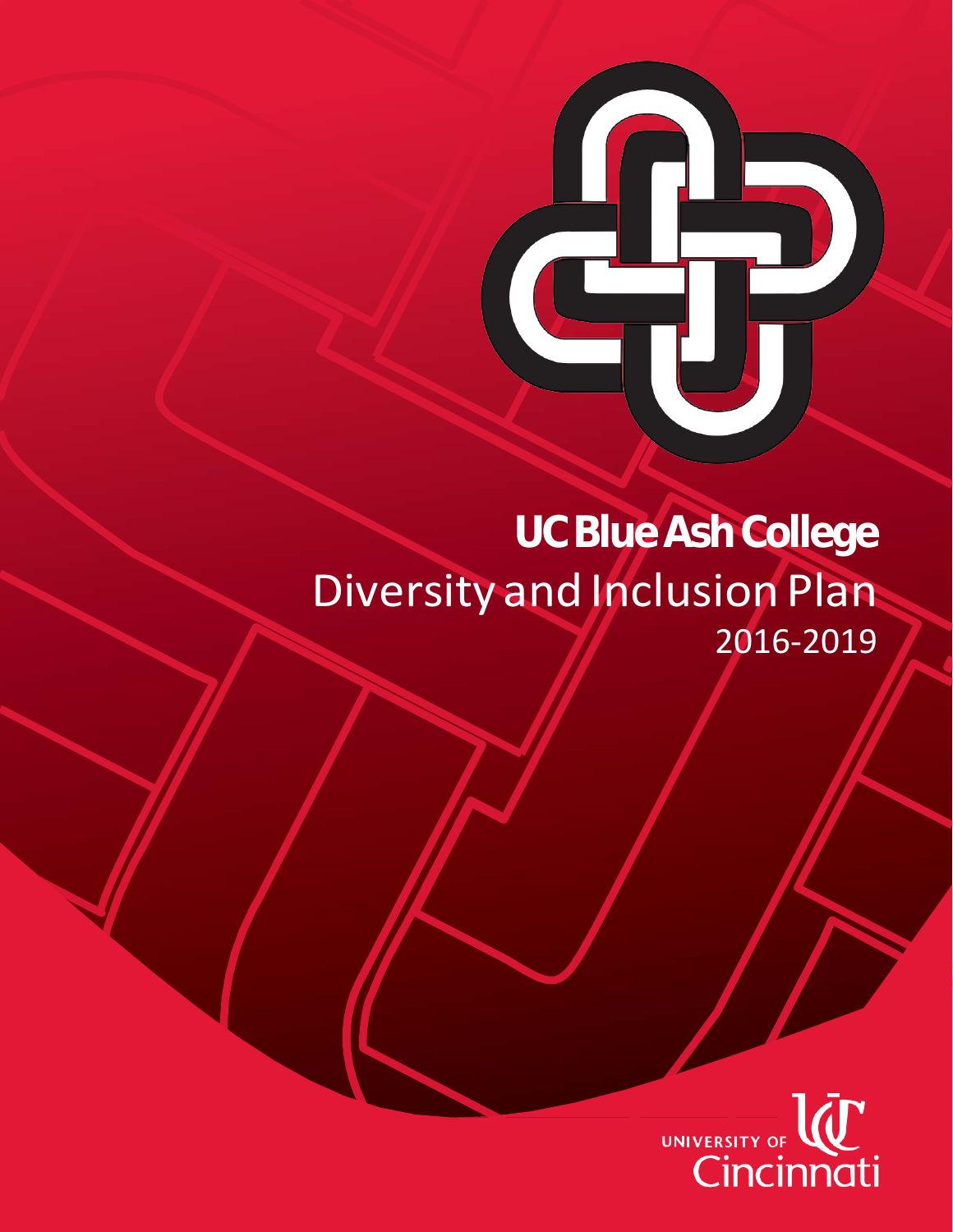# Statements from the Dean and Diversity committee members



Cady Short-Thompson, Ph.D. Dean, University Cincinnati-BlueAshCollege

As Dean of the College, nothing is more important to me than leading a place where everyone -- students, staff, and faculty - can be maximally successful and do their best work. As such, it's essential that folks feel welcome, comfortable, accepted, valued, included, and encouraged to be excellent. Diversity and inclusion are important goals for all organizations as they aspire to excellence, especially academic institutions. It's important to me that we treat one another well in all of the roles we play and demonstrate intercultural communication competence. Our college has enormous assets in its people - we do so many things well already. I see our next steps in this diversity and inclusion work as critical in becoming an even better college. And frankly, this work will likely never be "finished." Unquestionably, we stand to gain a lot, individually and collectively, as we learn, grow, and move the college forward together.



Nicholas Castro, J.D. Coordinator of Hispanic and Latino Affairs

Access. Support. Success. These three words are at the heart of why students choose UC Blue Ash College to help them achieve their goals and dreams. Our student-centered focus fosters a welcoming and collaborative environment and our commitment to diversity, inclusion and cultural competence is unwavering. This Diversity and Inclusion Plan is a manifestation of our current commitment and our hopes for future growth and expansion of our inclusion efforts. I am proud to be a part of these efforts and hope that you will join us in making UCBA a desired destination for diverse students, faculty and staff.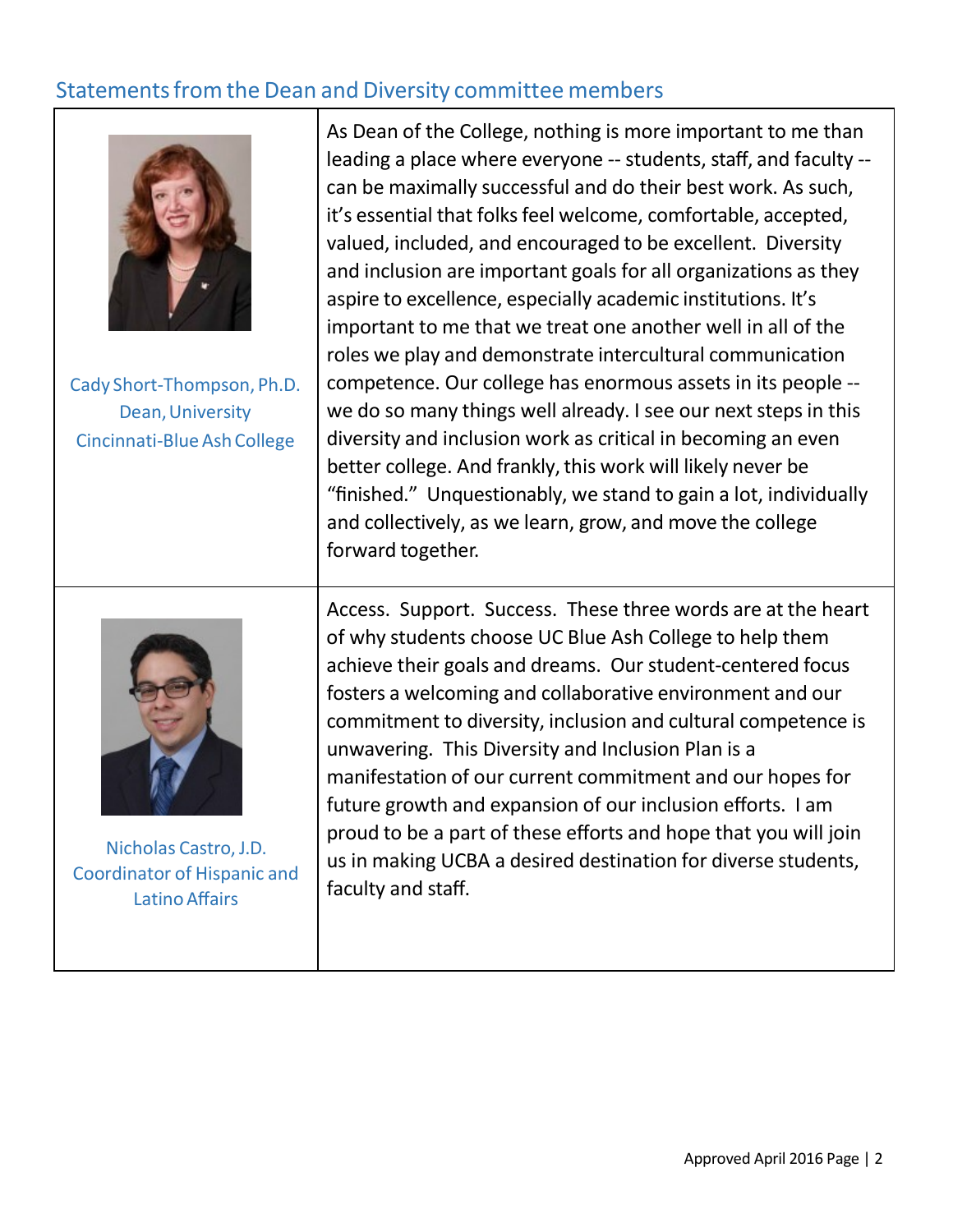

Michele D. Kegley, Ph.D. Chair of Cultural Diversity Committee 2015-2016 **Associate Professor, Business** &Economics

As a member of the faculty and the UC Blue Ash community I am proud of our efforts to strengthen diversity and inclusion initiatives acrossthe entire UCBA population. UCBA has a history of being a very diverse college. In an effort to be leaders of change and inclusion we have launched this new Diversity and Inclusion Plan for 2016-2019. We are members of a global economy and community with a unique opportunity in education to be at the forefront of diversity and inclusion practice. We must be the change agents to build on existing strengths. Utilizing UCBA's diverse talents, experience and openness to constant improvement, we strive to be leaders in developing and practicing methods of diversity and inclusion in our classrooms, hallways and offices. These efforts will foster students who will be leaders in diversity and inclusion in their homes, workplaces and communities. I look forward to our continued development, growth and success in diversity and inclusion at UCBA.



Corrine Witherspoon, M.Ed. Chair of the Diversity Plan Task Force Multicultural Affairs Program Coordinator

The success of this plan begins with the understanding that not only are we a diverse society, but that inclusive excellence is essential. I'd like to thank everyone who contributed to the research, development and writing of the UCBA Diversity Plan. We strive to be a community built on the commitment of cultural competency. For the next three years the Cultural Diversity Committee, the Staff Representative Council, various committees, faculty, staff and students, will join together as the culmination of scholars seeking to be cultural and inclusive change agents. The pages that follow are rich with content that describe the rationale and strategies for our college diversity commitment. This is not an exhaustive list, so I thank you in advance for your support, feedback and courage.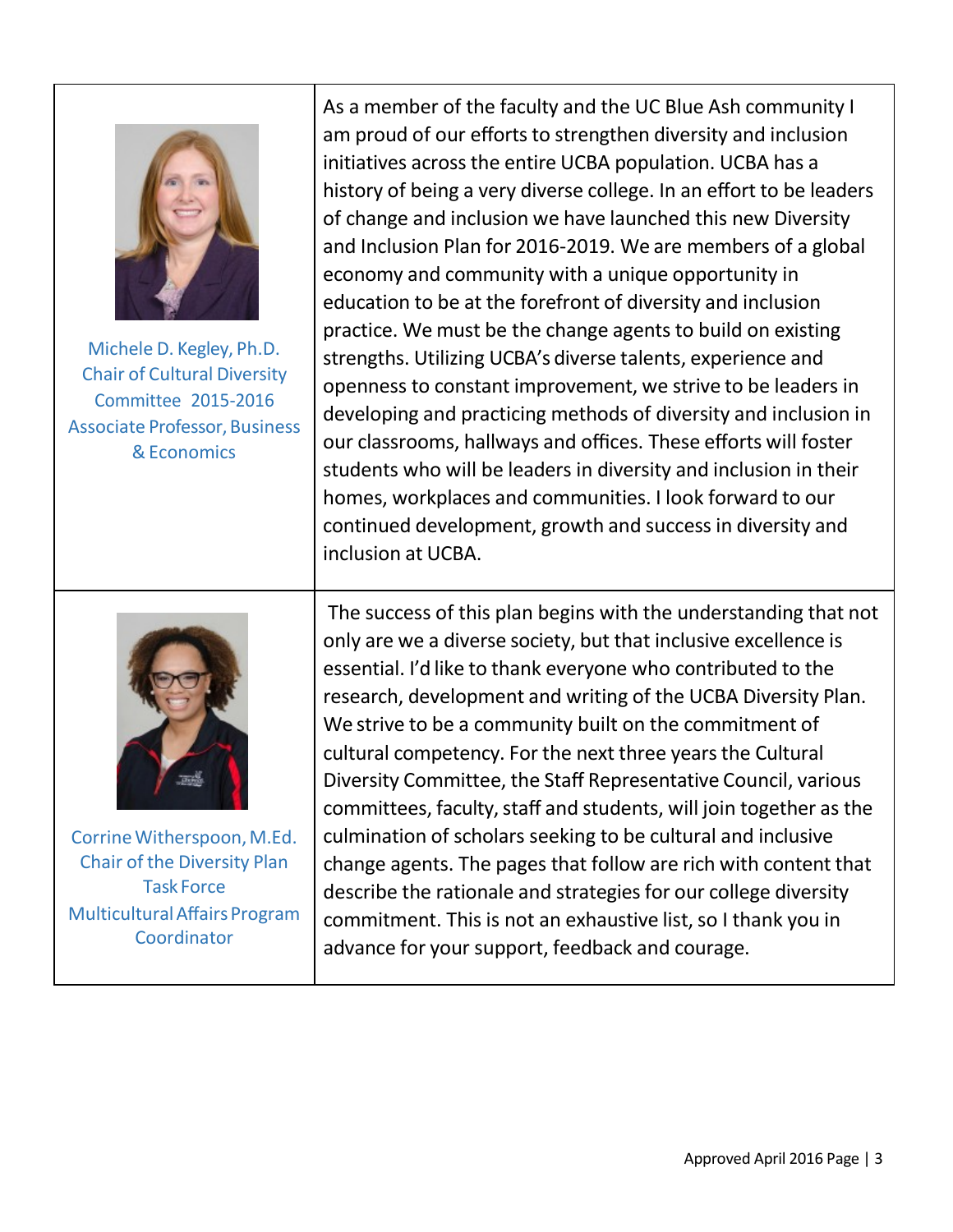# **UCBA** Diversity and Inclusion Plan 2016-2019

#### Introduction

The University of Cincinnati-Blue Ash College, UCBA has developed the following diversity and inclusion plan to be implemented fall 2016 through fall 2019. The Blue Ash College Cultural Diversity Committee with the support and encouragement of the college's Dean, Dr.Cady Short-Thompson, began a discussion with the UC Chief Diversity Officer and UCBA committee membersto develop a strategy to investigate these findings in more depth. In spring 2015, Make It Plain Consulting was retained to complete staff focus groups on diversity. In fall 2015, the same consulting firm continued and completed the focus groups with faculty and students. The Cultural Diversity Committee appointed a sub-committee in the fall of 2015 to develop a college diversity and inclusion plan utilizing the information from the 2014 University of Cincinnati climate survey and the 2015 Blue Ash college focus group findings. The sub-committee was comprised of faculty, staff, and student representatives to give a comprehensive perspective.

University of Cincinnati, Blue Ash College, formerly known as Raymond Walters College, opened forits first classes in September 1967. We were the first regional college in Ohio. The University of Cincinnati Board of Trustees approved the name change to UC Blue Ash College June 21, 2011 in an effort to more accurately identify the college geographically and emphasize the connection to the University. This change is an example of inclusion simply in the naming of an institution. It improvesthe bonds students have with the University and includes them in the UC community.

The University of Cincinnati has eleven colleges, including the regional colleges of Blue Ash and Clermont. Data from fall 2014 identifies UC Blue Ash College as the University of Cincinnati'sthird largest college with 5,024 students. The largest college is the College of Arts & Sciences with 8,013 students. Blue Ash College demographics include:

- · Average class size is 18 students
- · Average student is 23 years of age
- 58% of UCBA students are female
- 52% of UCBA enrollment is from Hamilton County
- 47% of UCBA freshmen are first generation college students
- · 20% of students identified as Black/Non-Hispanic
- 3% Hispanic
- 3% Asian
- · 3% Multiracial

We are considered the most diverse college at the University of Cincinnati. (Provided by UCBA Communications web facts)

Diversity efforts were identified in the University of Cincinnati 2011-2016 Five-year Diversity Plan. Following that plan a Climate Survey was administered to the university population in summer 2014. Results from this survey provided the incentive for the Cultural Diversity Committee of Blue Ash College to begin work on identifying opportunities for improvement. The strengths identified from the climate survey for faculty, staff and students stated that students, faculty and staff report a high personal understanding of and commitment to Diversity & Inclusion on campus.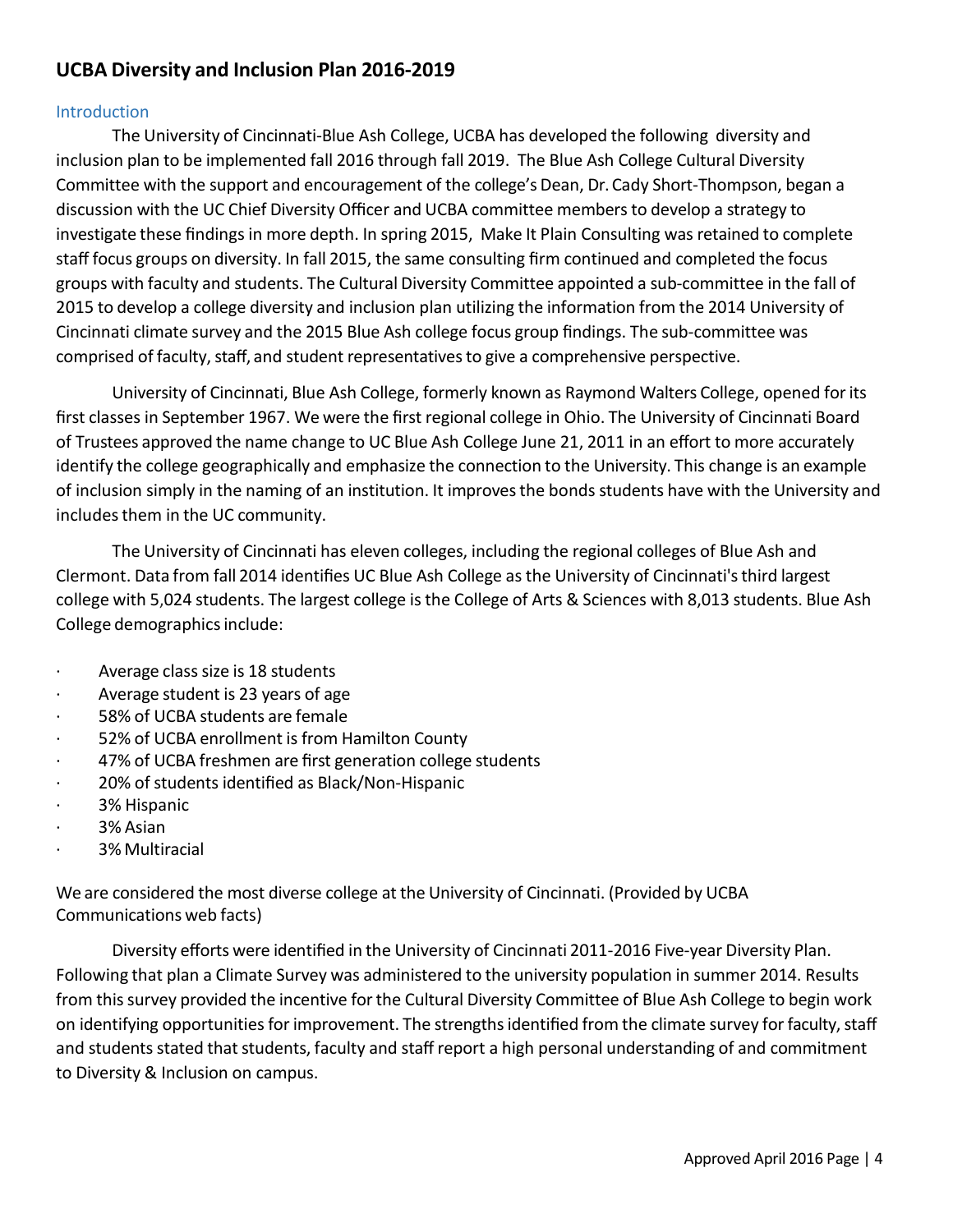Opportunities were identified as:

- 1. Building greater transparency and visible commitment to diversity and inclusion (D&I) from the leaders and UC as a whole, specifically goals, metrics, accountabilities, and communication
- 2. Increasing recruitment and retention of Underrepresented Minority (URM) faculty and faculty with disabilities
- 3. Addressing perception (or correcting misperception) that a focus on diversity and inclusion hasresulted in "reverse discrimination"
- 4. Improving processes and practices for how UC handles diversity complaints

Over the last two years, current events nationally, and events at our own institution, have made the need to lead efforts in diversity and inclusion much more apparent. Communities across the country struggle with discrimination issues between the community and law enforcement.Workplaces are still dealing with lawsuits over gender, sexual orientation, equal pay, equal work, and many other forms of micro and macro aggressions leading to conflict and exclusion. This is not the environment we want to foster at our institution. We intend to take the lead by beginning efforts to track our workplace and classroom, diversity and inclusion initiatives, and develop new practices to foster a welcoming, inclusive environment.

UC Blue Ash College's core values, mission and vision are outlined below. Combining the existing plans, initiatives, task forces, committees, curricular strategies, research efforts, and learning communities, we have outlined a comprehensive plan to begin the work of diversity and inclusion planning. This plan isthe beginning of the process to establish baselines for tracking, goals for development, and support for existing efforts. We will of course recognize over the course of our work opportunities for other areas and ideas that will be incorporated in future plans. We have in some areas focused on specific groups and this in no way intends to exclude others, it is our starting point. Our plan objectives seek to improve recruitment and retention of diverse students, faculty and staff. The plan provides a foundation for future plans and solid diversity and inclusion practices.

#### Core Values

The faculty,staff, and students of the **University of Cincinnati Blue Ash College** work together to carry out the college's mission and vision, guided by a special set of core values that are the foundation of who we are and what we want to become.

#### **We value...**

- The individual talents of our students, faculty, and staff.
- Student-centered teaching that challenges and inspires.
- Comprehensive education that develops critical thinking and an engaged citizenry.
- Rigorous, accredited programs of study.
- Accessible and affordable education.
- Diversity in experiences and perspectives.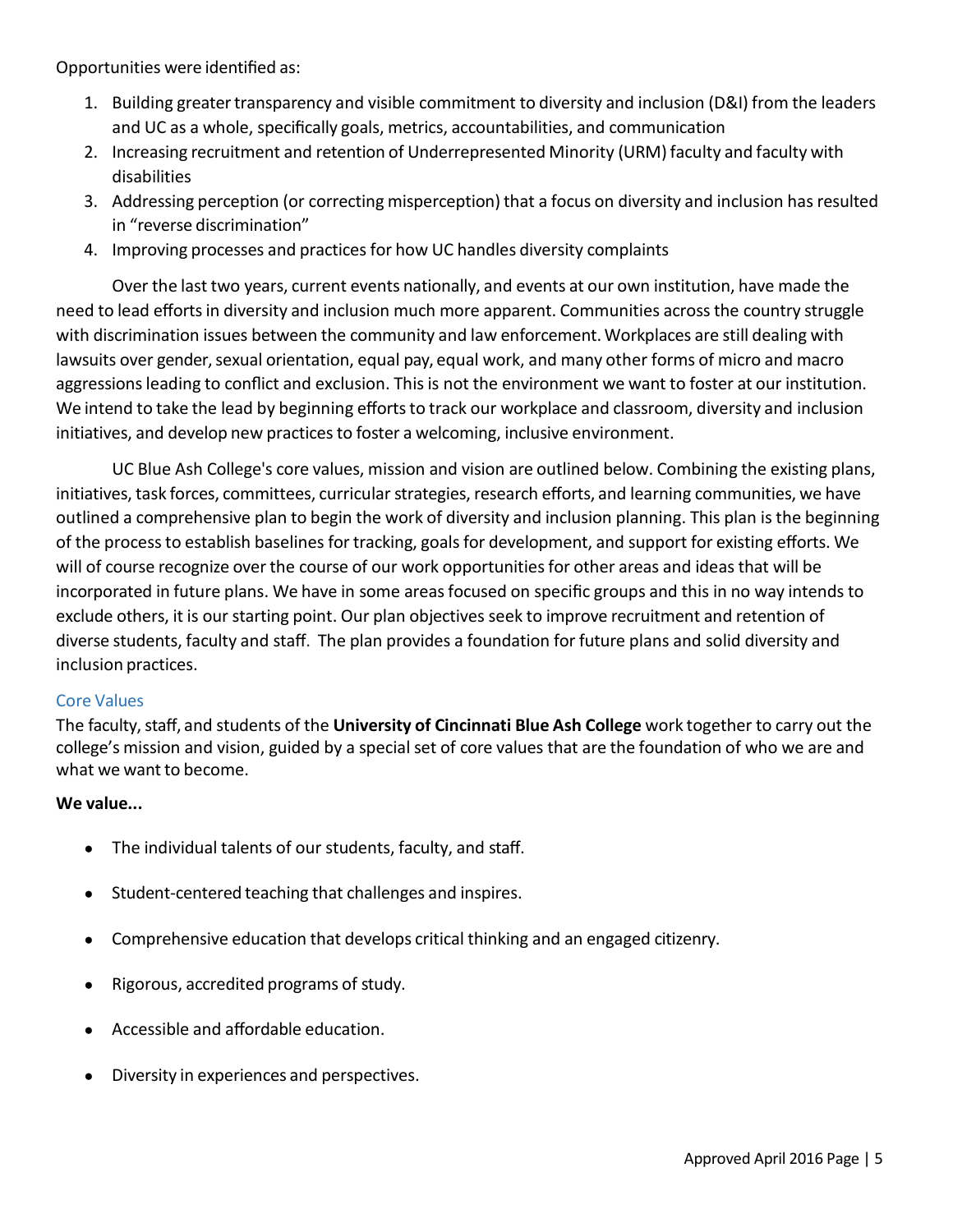- Innovative scholarship and creative works.
- Service to the broader community.

#### Mission Statement

**The University of Cincinnati Blue Ash College** provides an excellent and accessible education forstudentsfrom a wide array of educational and cultural backgrounds. Our student-centered approach to teaching and comprehensive services engage students so that they can acquire the knowledge and skills needed to succeed academically, personally, and professionally. We promote innovative scholarship and creative works, free inquiry, lifelong learning, and service beyond the classroom.

#### Vision Statement

**The University of Cincinnati Blue Ash College** will be a recognized leader in providing exceptionalteaching that inspires students to unlock their potential and contribute to the local and global communities.

#### **Definitions**

The University of Cincinnati defines diversity and inclusion as follows:

- **Inclusion**-Authentically brings traditionally excluded individuals and/or groups into processes, activities, and decision/policy making.
- **Diversity**-The wide range of national, ethnic, racial and other backgrounds of U.S. residents and immigrants as social groupings, co-existing in American culture. The term is often used to include aspects of race, ethnicity, gender, sexual orientation, class and much more.
- **URM-Underrepresented Minority**
- **D&I** combination of Diversity and Inclusion
- **OEO** Office of Equal Opportunity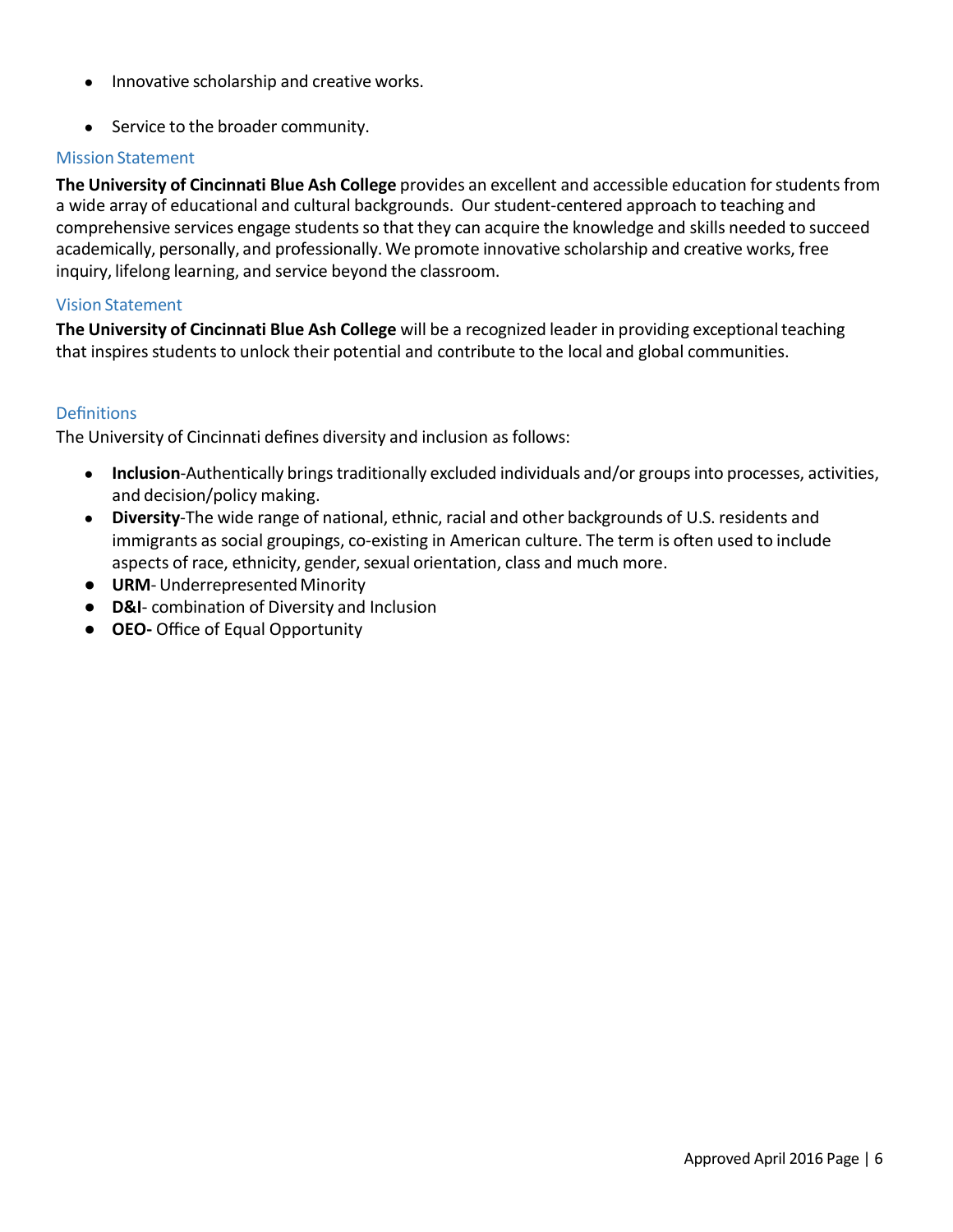# **Executive Summary**

#### Goal I: *Develop and administer a UCBA Diversity Inventory to all departments, nonacademic offices, and relevant committees*

#### **Three Year Outcomes**

**Objective A:** The establishment of an annual survey to use and inform diversity and inclusion recommendations that will be provided for various UCBA departments.

**Objective B:** Host the Diversity Inventory outcomes on the Diversity webpage.

**Objective C:** Annually present data gathered from the inventory to the College in an all-College meeting, such as convocation or a separate diversity and inclusion session.

**Objective D:** Convene a meeting of all-councils, committees, forums, and departments to address priority issues such as accountability, recruitment, retention and development of faculty, staff and students.

## Goal II: *Identify strategiesfor increased UCBA Student Retention of underrepresented minority studentsto reflect the recruitment area's population.*

#### **Three Year Outcomes**

**Objective A:** Increase retention numbers for African American first time, full-time, degree seeking students to 60% at UCBA.

**Objective B:** Incorporate selected diversity, inclusion, and leadership materials and activitiesin the new student/parent orientation program.

## Goal III: *Identify strategiesfor increased UCBA Student Recruitment of underrepresented student populations*

#### **Three Year Outcomes**

**Objective A:** Work with the UCBA Development Director and the Grants Writer to apply for and secure funding for scholarships and programmatic support for underrepresented students at UCBA.

**Objective B:** Develop and implement recruitment strategies to increase the Hispanic/Latino student population at UCBA.

**Objective C:** Support pre-college and summer bridge programs targeting underrepresented student populations.

#### Goal IV: *Identify strategiesfor increased recruitment of underrepresented UCBA Faculty & Staff*

#### **Three Year Outcomes**

**Objective A:** Conduct an audit of faculty and staff demographics.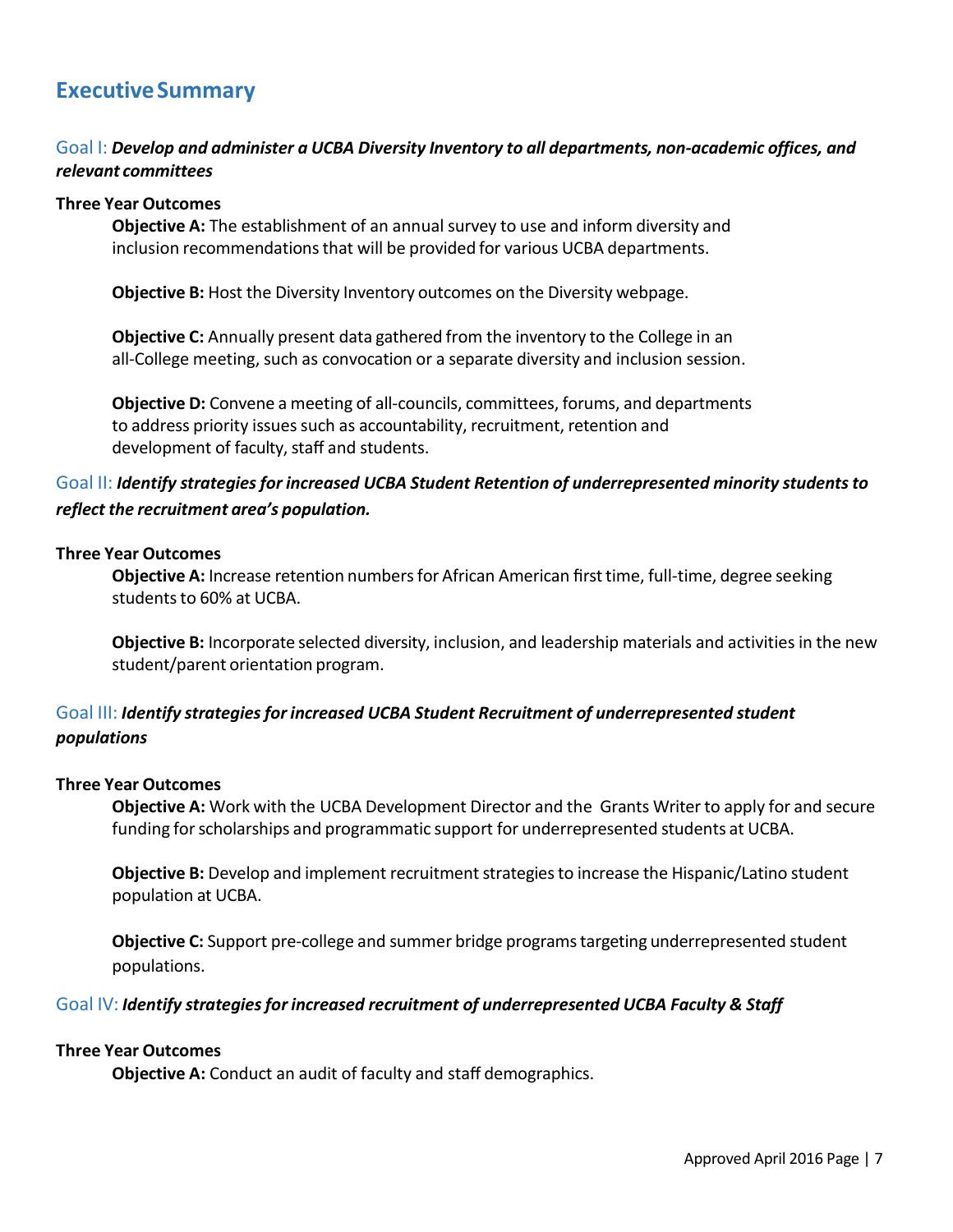**Objective B:** Establish baseline numbers that will inform future recruitment strategies, benchmarks, and goals.

**Objective C:** Increase visibility of diversity initiatives on human resources web pages and related web pages.

**Objective D:** Increase the recruitment of diverse faculty and staff

#### Goal V: *Identify strategiesfor increased UCBA Faculty Retention of underrepresented faculty populations*

#### **Three Year Outcomes**

**Objective A:** Partner with faculty development committee to evaluate faculty (internal/external) mentoring programs for effectiveness and make recommendations for opportunities. This is meant to support all faculty's growth in diversity and inclusion competency. Departments will develop and implement strategies to retain diverse faculty through the probationary period leading up to and beyond the tenure decision; retention strategies will also target non-tenure line, full-time faculty.

## Goal VI: *Identify strategiesfor increased UCBA Staff Retention & Development of underrepresented populations*

#### **Three Year Outcomes**

**Objective A:** Partner with Staff Representative Council and establish staff development curriculum related to Diversity and Inclusion initiatives and efforts, such as the Diversity Faculty & Staff Learning Community.

**Objective B:** Develop an inventory of staff development opportunities and communicate those with staff.

**Objective C:** Create staff accountability metrics for achieving diversity and inclusion initiatives related to the people, process, and culture of UCBA.

**Objective D:** Assess the current climate at UC Blue Ash College as it pertains to developing a mentoring program that includes and encourages all employeesto participate.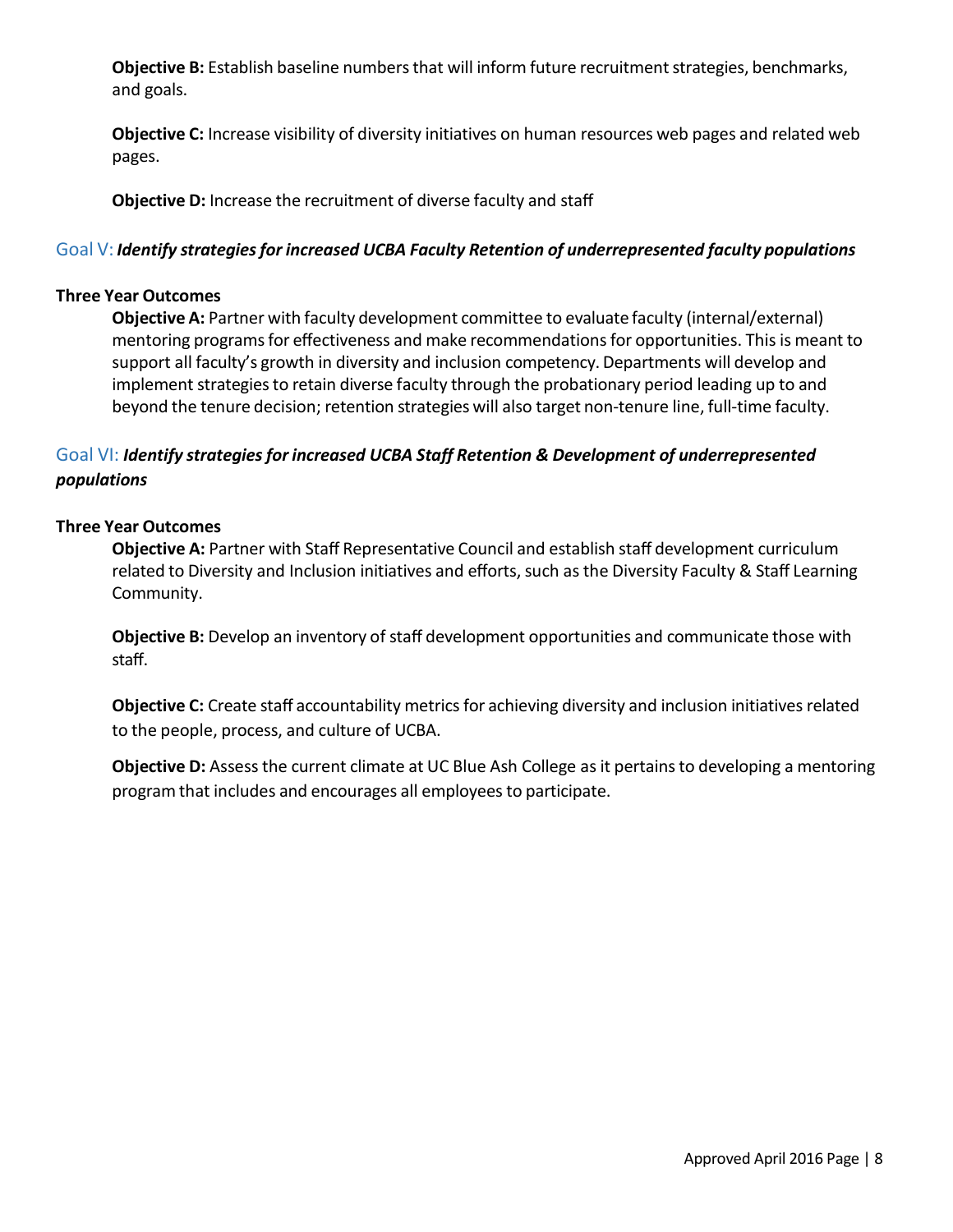Goal I: Todevelop and administer a UCBA Diversity Inventory to be completed by faculty and staff in all departments, non-academic offices, and relevant committees.

**Lead Responsibility**: Cultural Diversity Committee,Office of Institutional Research

**Description:** UCBA's commitment to the success and implementation of the Diversity Plan is firmly rooted in the ability to document, inventory, and assess current diversity and inclusion initiatives, programs, climate, policies, and procedures. As such, a Diversity Inventory shall be created and distributed college-wide in order to collect qualitative and quantitative data from faculty and staff.

## **Three Year Outcomes** *RecommendedStrategies:*

**Objective A:** The establishment of an annual survey to inform diversity and inclusion recommendationsthat will be provided to various UCBA departments. This will enable UCBA to proactively participate in the University-wide annual inventory requested by the UC Diversity and Inclusion office.

**Strategy 1:** The Cultural Diversity Committee will partner with the Office of Institutional Research to distribute the Diversity Inventory annually during the spring semester. Every effort should be made to distribute the survey by the end of January, if possible.

**Strategy 2:** The Diversity Inventory results shall be distributed to the members of the faculty, staff representative council, and the administrative leadership team.

**Strategy 3:** The Cultural Diversity Committee shall evaluate the content of the Diversity Inventory annually and update or edit the document accordingly. Any revisionsto the Diversity Inventory must be communicated to the Office of Institutional Research for incorporation prior to its spring semester release.

**Objective B:** Host the Diversity Inventory outcomes on a UCBA web page dedicated to showcasing and disseminating diversity information.

**Strategy 1:** The Cultural Diversity Committee shall update the UCBA diversity web page to reflect the most up-to-date Diversity Inventory data reports.

**Objective C:** Annually present data gathered from the inventory to the college.

**Strategy 1:** Annually present data gathered from the inventory to the College in an all-College meeting such as convocation or a separate diversity and inclusion session.

**Strategy 2:** The Cultural Diversity Committee shall evaluate and analyze the data collected from the Diversity Inventory and communicate recommendations gleaned from that analysisto the appropriate department or division leadership for incorporation into their respective diversity best practices.

**Objective D:** Convene a meeting of all councils, forums, and departments to address priority issues such as accountability, recruitment, retention, and development of faculty, staff and students.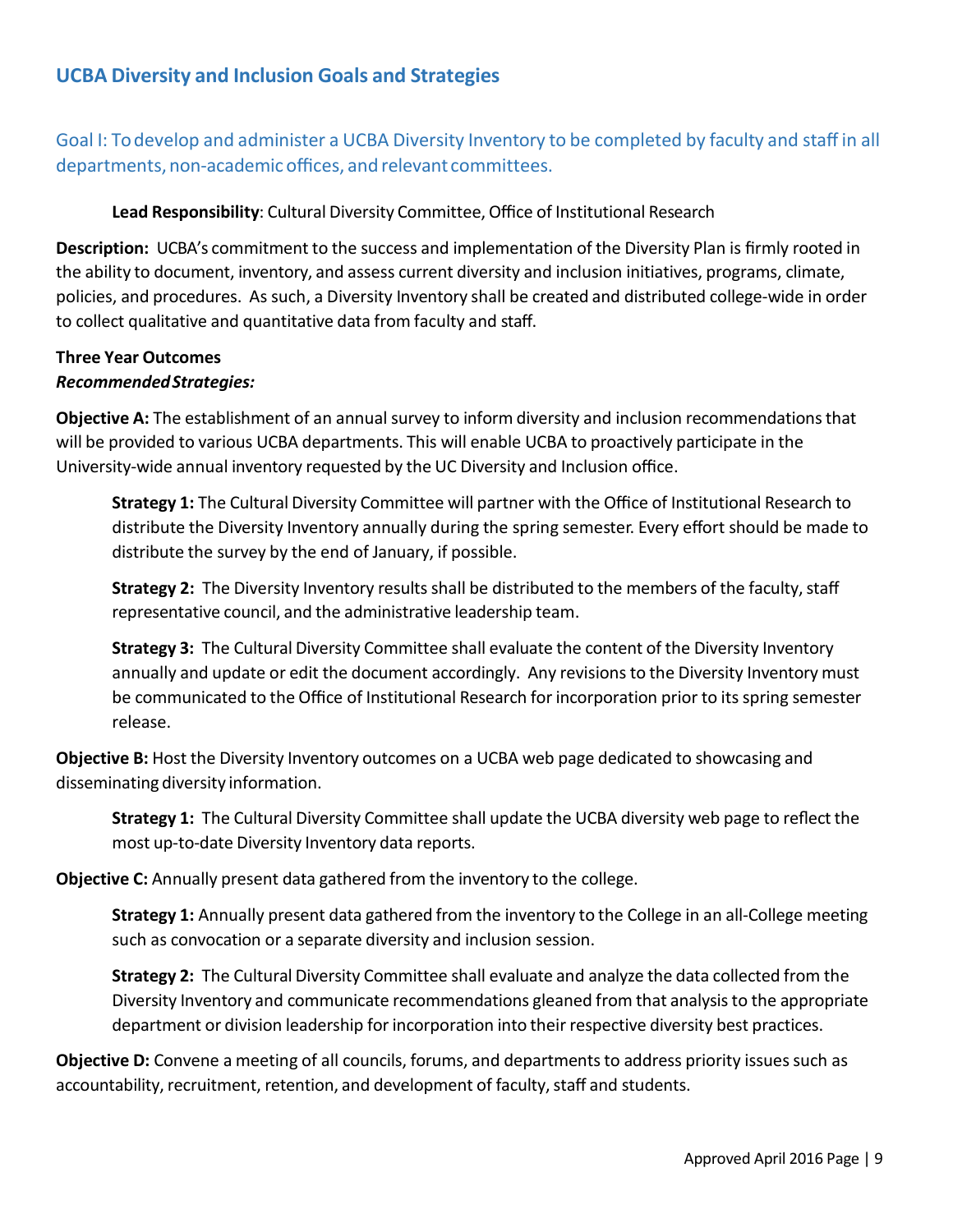**Strategy 1:** The Cultural Diversity Committee will share successes and best practices gleaned from the Diversity Inventory annually when appropriate.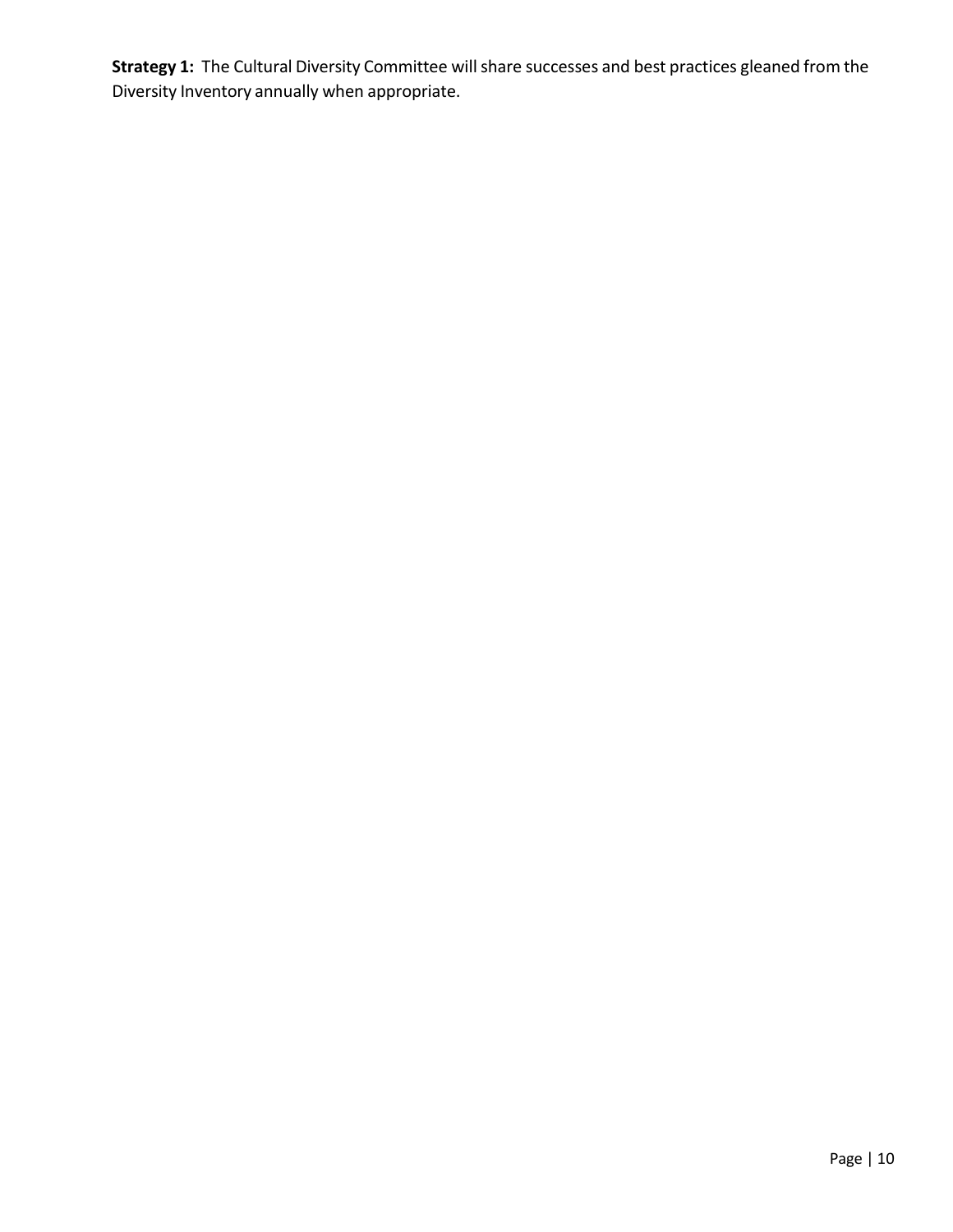Goal II: UCBA will identify strategies for increased student retention of underrepresented minority students to reflect the recruitment area's population.

**Lead Responsibility:** UCBA Academic Affairs, UCBAQuality Initiative - Student Success

**Description:** University of Cincinnati, Blue Ash College will seek ways to increase student retention where appropriate and maintain current effective strategies.

## **Three Year Outcomes** *RecommendedStrategies:*

**Objective A:** Increase retention numbers for African-American first time, full time, and degree seeking students from 58.4% to 60% at UCBA by 2019, resulting in no performance gaps between underrepresented students and majority students.

**Strategy 1:** Develop strategies that support our open access mission, such as retention counseling, intrusive advising, success coaching, and mentoring.

**Strategy 2:** Encourage collaboration in diversity and inclusion strategies and initiatives that benefit students of underrepresented populations across the College and university, such as College Credit Plus, lectures, workshops, student organizations, summer bridge programs, and participation in the UC Scholars Academy.

**Objective B:** Incorporate diversity, inclusion, and leadership materials and activitiesin the new student/parent orientation program.

**Strategy 1:** Develop a method of assessment to determine if students feel more aware/informed about the diversity climate at UCBA after participating in the new student orientation through the orientation evaluation.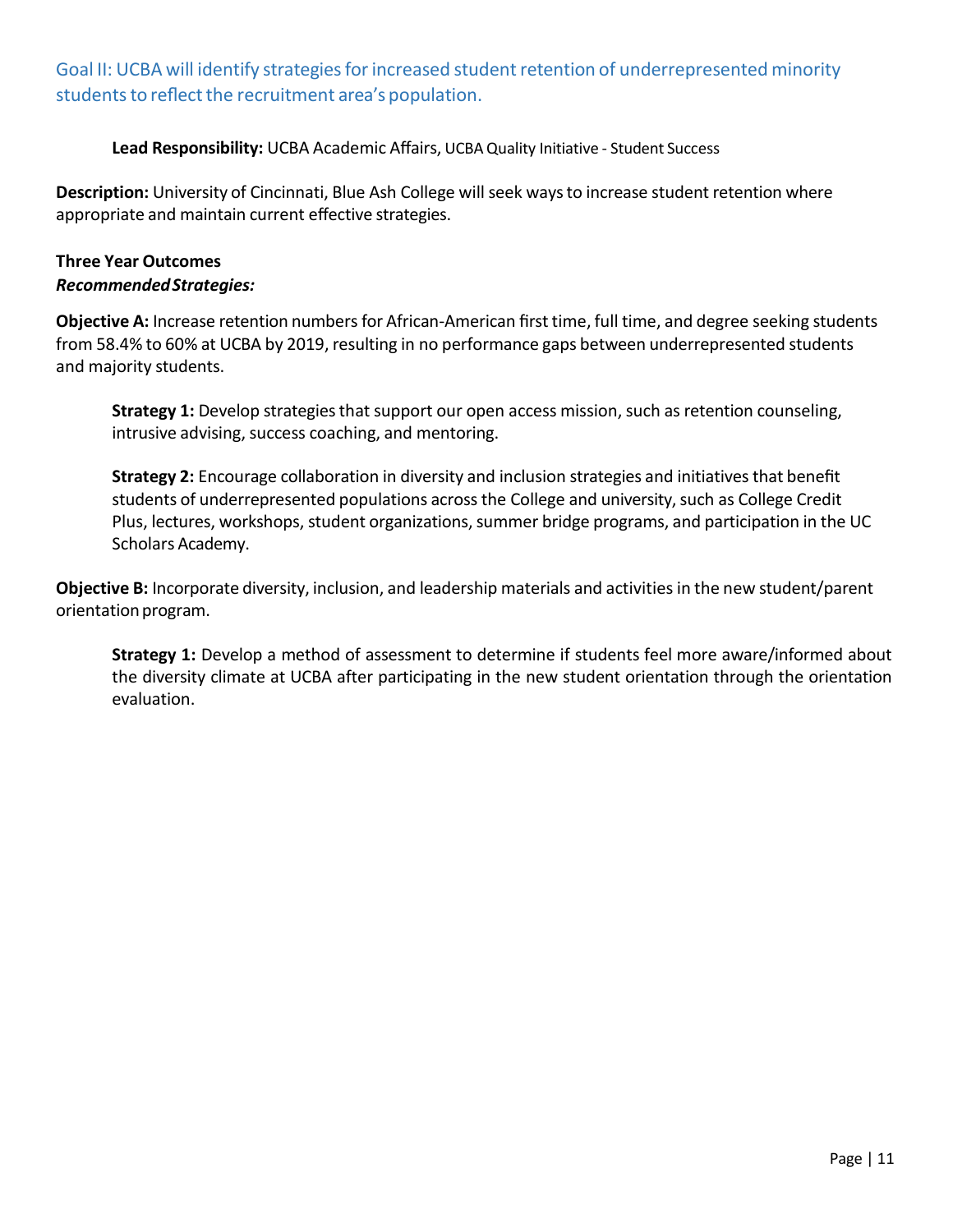Goal III: UCBA will identify strategies for increased student recruitment of underrepresented student populations to reflect the populations of surrounding counties into Blue Ash College.

## **Lead Responsibility:** UCBA Office of Admission

**Description:** University of Cincinnati, Blue Ash College will identify effective methods of recruiting underrepresented students into Blue Ash College. We will be the first choice for students who are looking for an affordable quality education. We will identify waysto encourage area studentsto choose Blue Ash College.

## **Three Year Outcomes** *RecommendedStrategies:*

**Objective A:** Work with the development director and UCBA grants writer, to seek and apply for funding of scholarships and programmatic support for underrepresented students at UCBA.

**Strategy 1:** Collaborate with service learning courses for outreach.

**Objective B:** Develop and implement recruitment strategies and increase the Hispanic/Latino student population at UCBA.

**Strategy 1:** Establish recruitment goals and targets with the Program Coordinator of Hispanic/Latino Affairs & the Admissions Office for the next 3 years.

**Strategy 2:** Identify a liaison member to the Strategic Enrollment Management- Recruitment sub-committee.

**Objective C:** UCBA will support pre-college and summer bridge programs targeting underrepresented student populations.

**Strategy 1:** Assess current summer bridge programs for their impact on students.

**Strategy 2:** Identify summer bridge program opportunities within UCBA academic departments.

**Objective D:** Develop strategies for placement tests preparation and access to Blackboard or other online tools for prospective students.

**Strategy 1:** Develop a tool to be added on UCBA website for students to take an online assessment to identify career paths which match their interests and will help them decide on a program major.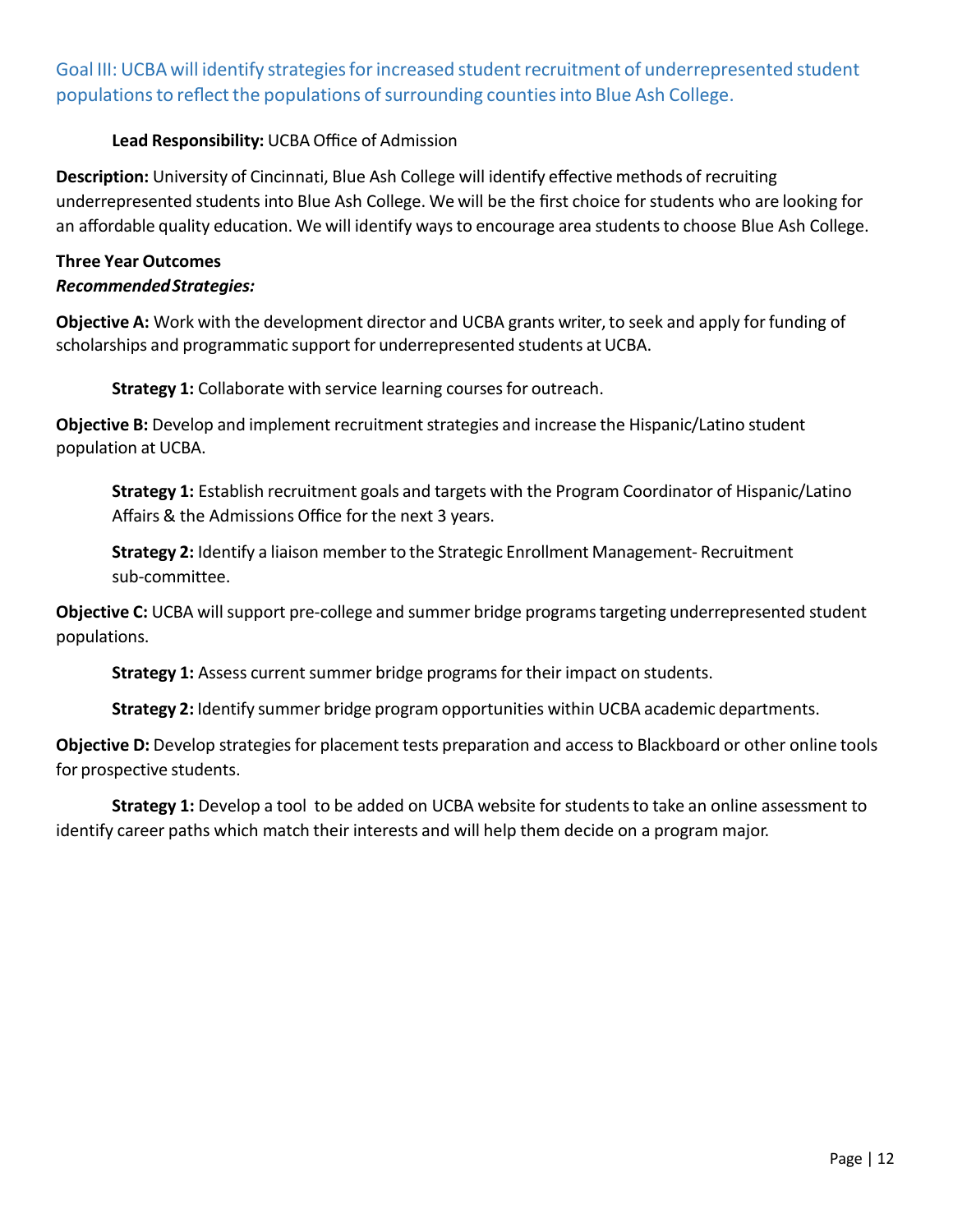# Goal IV: University of Cincinnati Blue Ash College will identify strategies for increasing recruitment of underrepresented Faculty & Staff.

**Lead Responsibility:** Office of Human Resources, Institutional Research, and Search Committees

**Description:** University of Cincinnati, Blue Ash College will identify effective methods of recruiting faculty and staff into Blue Ash College. Our goal will be to increase strategies to attract underrepresented applicants to our college.

# **Three Year Outcomes**

#### *RecommendedStrategies:*

**Objective A**: Conduct an audit of faculty and staff demographics.

**Strategy 1**: Send target audience (staff and faculty who have not self-identified) a request with link to self-identify in the UC Flex Employee Self Service system for Ethnicity, Gender, Race, Disability, and US Veteran Status. Tobe completed by December 31, 2016.

**Objective B**: Establish baseline numbers that will inform future recruitment strategies, benchmarks, and goals

**Strategy 1**: After Self-Identification Deadline (see Objective A, Strategy 1) is complete, Cultural Diversity Committee will support UCBA Human Resources and UCBA Institutional Research in the development of infographic/demographic information in the categories of gender,race, ethnicity, disability, and US veteran status for academic and administrative departments, and academic and administrative unit heads.

**Strategy 2:** Appropriate committees and resources will be consulted to establish future goals based on the actual numbers identified through Goal IV, Objective B, Strategy 1.

**Objective C**: Increase visibility of diversity initiatives on human resources (interviewing and onboarding), and related web pages.

**Strategy 1**: Increase web presence of Diversity & Inclusion Information at UC Blue Ash by placing information on the UCBA HR webpages, with links to the UCBA Diversity pages and UC Diversity pages.

#### **Objective D**: Increase the Recruitment of diverse faculty and staff

**Strategy 1**: UCBA HR will ensure the diversity of each search committee for all vacant positions (Faculty, Staff, and Administration) and mandate OEO meetings with UCBA HR before beginning each search (Faculty, Staff, and Administration).

**Strategy 2**: Advertise openings for faculty, staff, and administrative positions in publications targeted to diverse populations. Expand the applicant pools by expanding and keeping stronger ties with minority groups. This can be achieved by advertising in national magazines, journals, and websitesread by minority groups.

**Strategy 3**: When possible, seek support of the Dean to consider the utilization of Strategic Hiring Opportunity and Dual Career Assistance Programsthrough the UC Office of the Provost.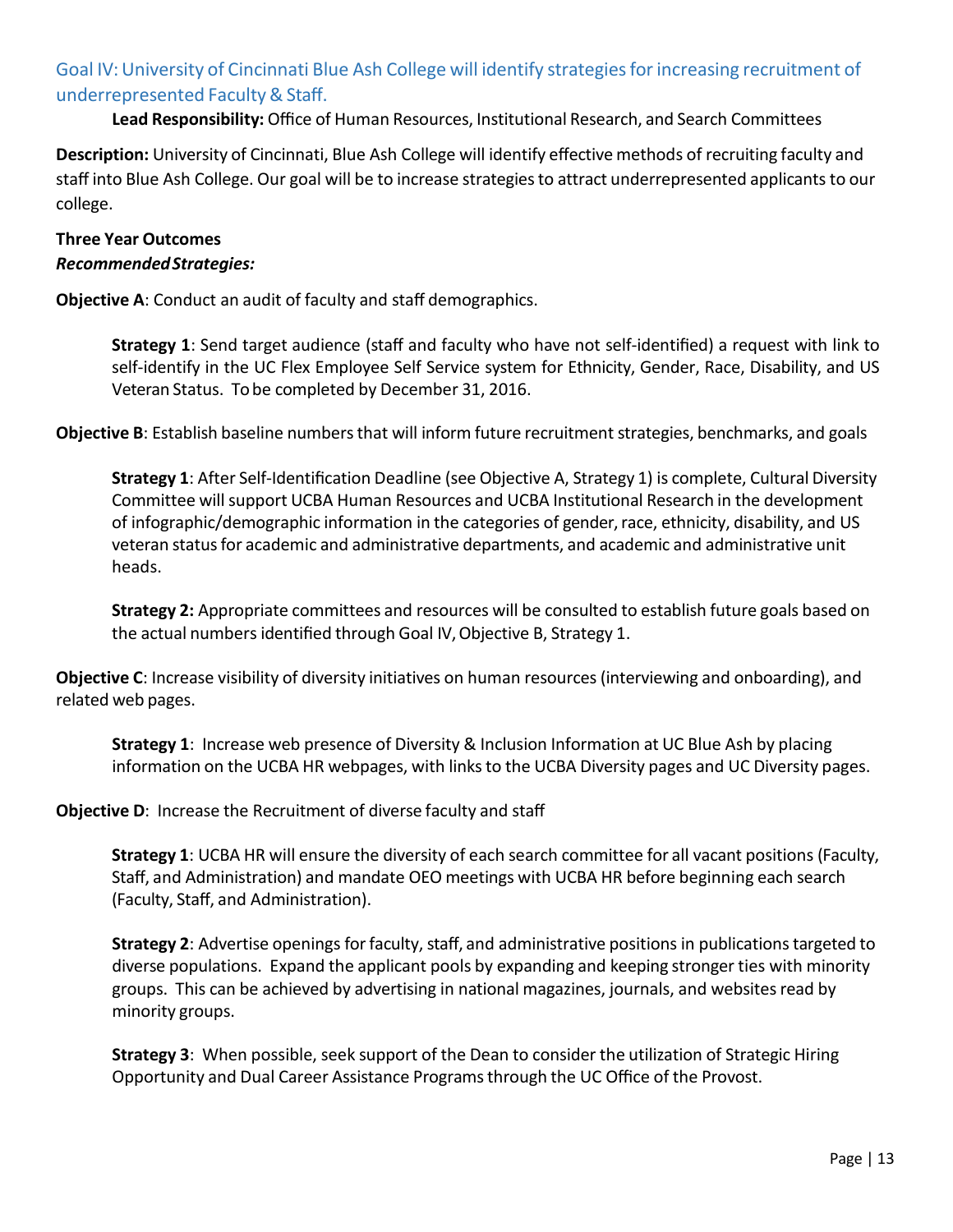Goal V: The University of Cincinnati Blue Ash College will retain and promote an increased number of historically underrepresented and other diverse tenure-track and full-time faculty.

#### **Lead Responsibility:** Office of Human Resources and Search Committees

**Description:** University of Cincinnati, Blue Ash College will identify effective methods of retaining and promoting diverse and underrepresented faculty at Blue Ash College. In three years, UC Blue Ash College will strive to increase retention of diverse faculty.

#### **Three Year Outcomes** *RecommendedStrategies:*

**Objective A:** Partner with faculty development committee and evaluate faculty (internal/external) mentoring programs for effectiveness and make recommendations for opportunities. This is meant to support all faculty's growth in diversity and inclusion competency. Departments will develop and implement strategies to retain diverse faculty through the probationary period leading up to and beyond the tenure decision; retention strategies will also target non-tenure line, full-time faculty.

**Strategy 1**: Evaluate faculty (departmental/college) mentoring programsfor perceptions of effectiveness and make recommendations for improvement.

**Strategy 2:** Continue to offer the Diversity Faculty & Staff Learning Community and develop a diversity and cultural competency training for faculty and staff that aligns with the UC/UCBA diversity plans, in order to improve the diversity climate at the College.

**Strategy 3:** Identify diversity and inclusion metrics, locate resources, and identify goalsthat would aid faculty in the development of initiatives related to the people, processes, and culture of UCBA.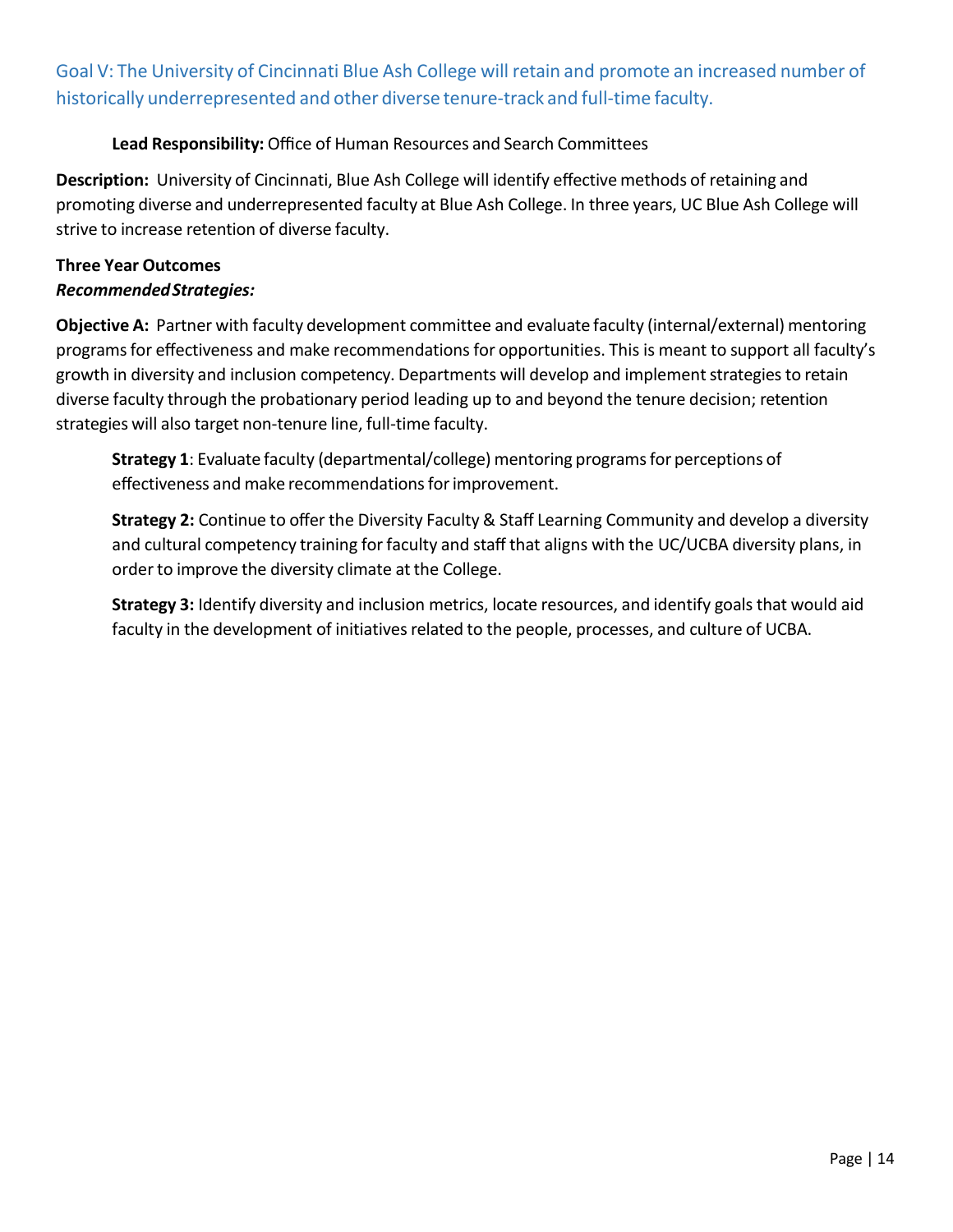# Goal VI: *University of Cincinnati Blue Ash College will identify strategiesfor increasing staff retention & development of underrepresented populations*

**Lead Responsibility:** Office of Human Resources, academic, and administrative departments.

**Description:** University of Cincinnati, Blue Ash College will identify effective methods of retaining and promoting diverse and underrepresented staff at Blue Ash College.

## **Three Year Outcomes** *RecommendedStrategies:*

**Objective A:** Establish a staff development diversity and inclusion curriculum.

**Strategy 1**: Staff Development Learning Community [Subcommittee of Staff Representative Council] will work to pilot a workshop series and develop learning communities around those workshops.

**Strategy 2**: UCBA Human Resources will provide accessto on-line Web-based training in five professional development categories: Management Skills, Team-Work Skills, Communication Skills, Handling Personality Differences and Conflict, and Self-Improvement.

**Strategy 3**: Create a mechanism to seek needed training on specific topics, themes, and skills from staff.

**Objective B:** Develop an inventory of staff development opportunities and communicate those with staff.

**Strategy 1**: An inventory of Staff Development Opportunities will be posted on the Training and Development section of the UCBA HR website.

**Strategy 2**: Communication of Staff Development Opportunities will be provided to staff via Staff Representative Council, UCBA HR, Academic Unit Heads, and Administrative Department Heads

**Strategy 3**: Communication regarding UC Clifton Training and Development Opportunities will come from UCBA HR Department.

**Objective C:** Identify staff accountability metrics for achieving diversity and inclusion initiatives related to the people, processes, and culture of UCBA.

**Strategy 1**: Work with UCBA IT to anonymously track Unrepresented Staff Performance Evaluation Indicator 4.4, specifically related to "employee support of an inclusive and diverse environment where differences are valued" to gather baseline numbers.

**Strategy 2**: Require all unrepresented staff to set a professional development goal focused on diversity and inclusion annually during the Performance Review process.

**Strategy 3**: Encourage and reward participation in Diversity Faculty & Staff Learning Communities.

**Objective D:** Assess the current climate at UC Blue Ash College as it pertains to developing a mentoring program that includes and encourages all employees to participate.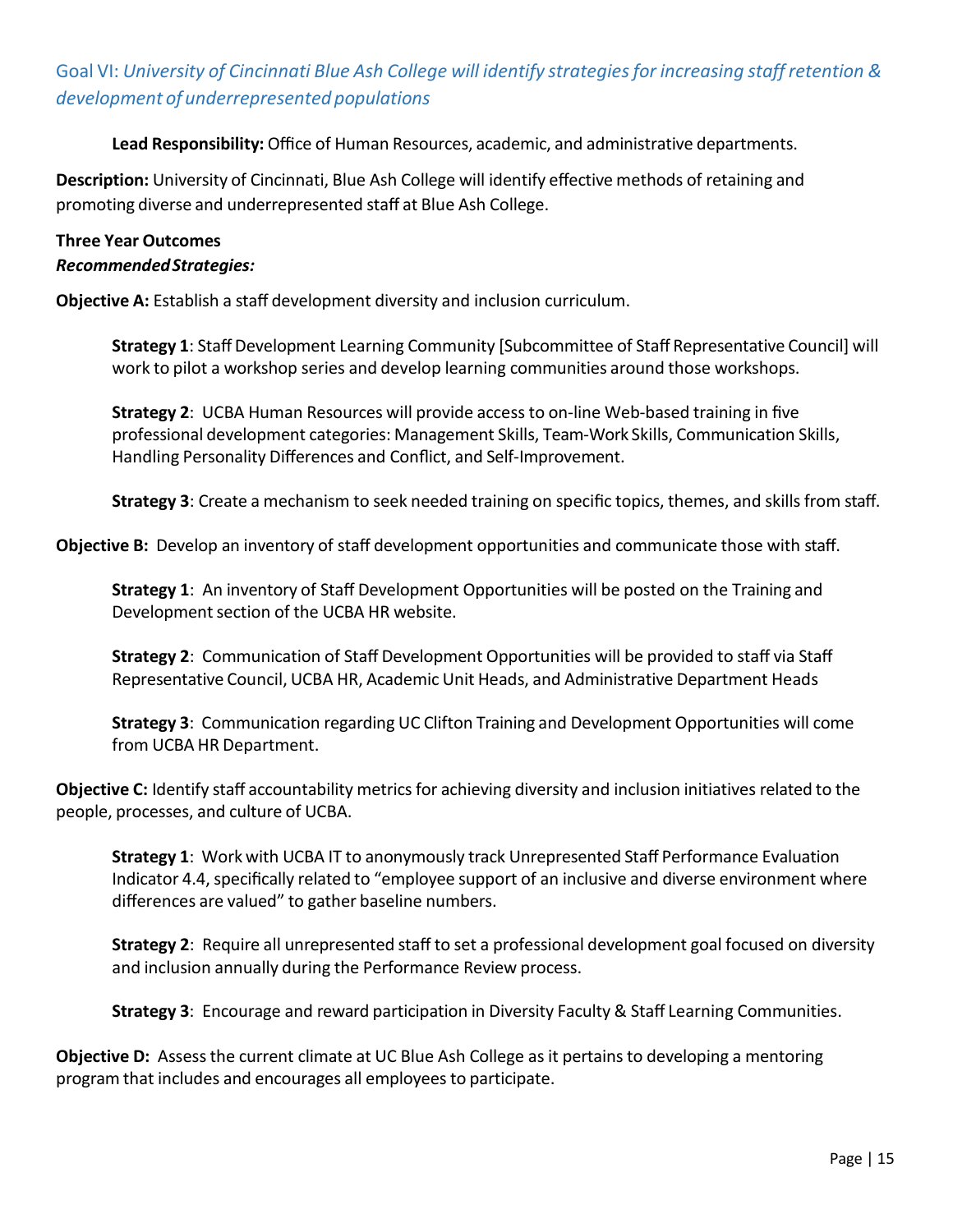**Strategy 1**: Research models of Staff Mentoring Programsto determine what might work best for our college.

**Strategy 2**: Conduct survey of current staff to learn more about the various needs of employeesthat would participate in the mentoring program as well as needs of new staff.

# Sources:

## **UCBA**

- SWOT Analysis Results 2015
- Summary Report: UCBA Student, Staff & Faculty Focus Groups Spring 15-Fall 2015
- UCBA Strategic Plan Jan-Feb 2013

#### **University of Cincinnati**

- Enrollment Report 15F DW '+16'
- '+16' th day Fall to Fall Retention by Ethnicity Report 9-8-15
- Diversity Report [2011-2013](http://www.uc.edu/content/dam/uc/diversity/docs/5787-Diversity-Report-2011-2016.pdf)
- Diversity & Inclusion Survey Spring 14

# Diversity Plan Task Force Membership 2015-2015

#### **Chair**

● Corrine Witherspoon, Multicultural Affairs Coordinator, Student Life & Engagement

## **Members**

- Linda Burch, Sr.Human Resources Coordinator
- Nicholas Castro, Hispanic/Latino Affairs Coordinator, Student Life & Engagement
- Mwangi (Alex) Chege, PhD Assistant Professor, English & Communications
- Michele D. Kegley, PhD Associate Professor, Business & Economics
- Lacey McCarthy, Sr.Accountant, Business Affairs(Staff Representative Council Liaison)
- Marissa Oehlhof, PhD Assistant Professor, Behavioral Sciences
- Maria Ortiz, PhD Assistant Professor, Foreign Language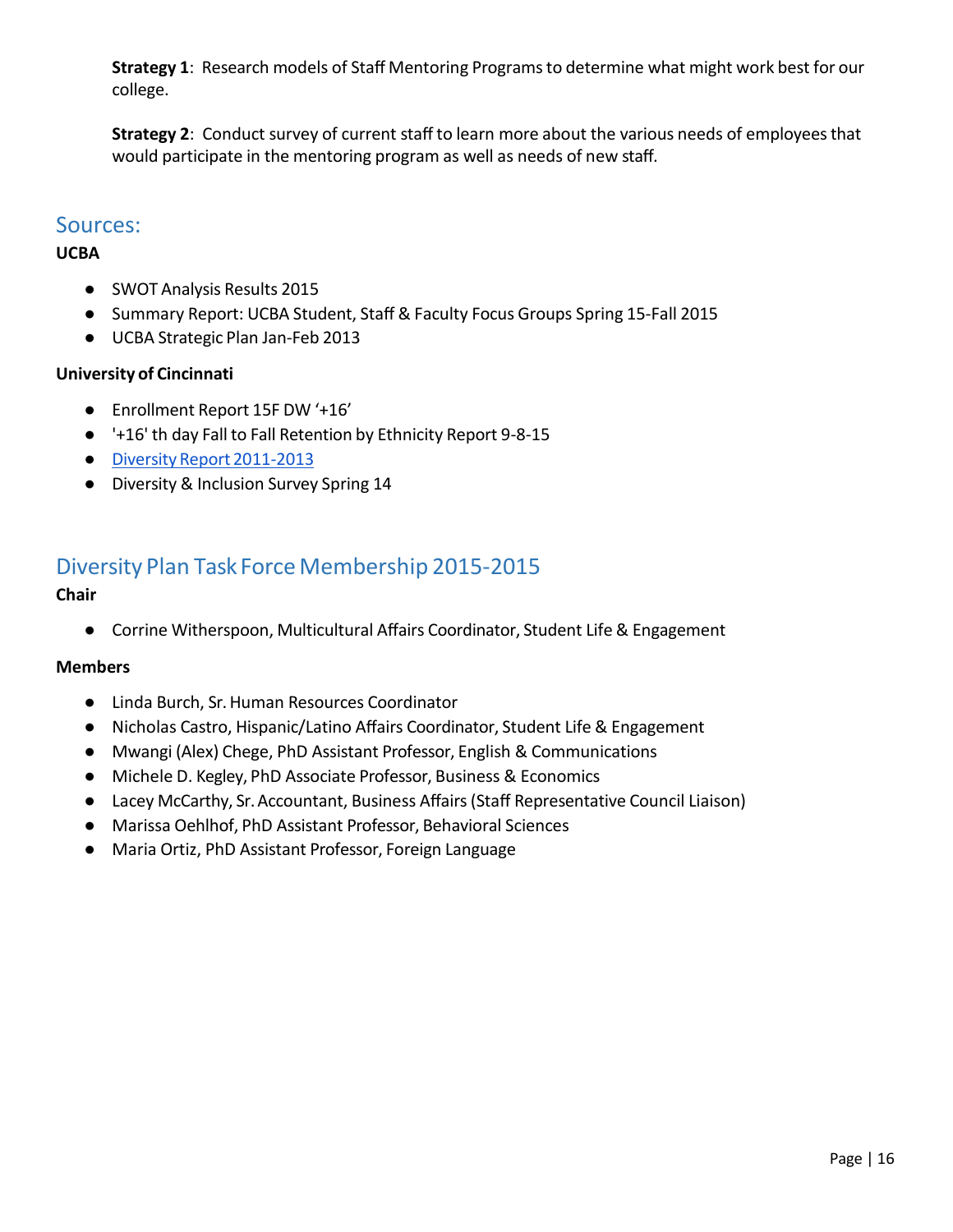**Goal 1**

#### To develop and administer a UCBA Diversity Inventory to be completed by faculty and staff in all departments, non-academic offices, and relevant committees

release.

| <b>Three Year Outcomes</b>                                     |                                                                                                                                                                                                                                                                                                                                                                                                                               |                                                                                                                                                                                                                                                                                                                                        |                                                                                                                                                                     |                                                                                                                                                                                                                                                                                                                                    |                                                                                                                                                                                                                |
|----------------------------------------------------------------|-------------------------------------------------------------------------------------------------------------------------------------------------------------------------------------------------------------------------------------------------------------------------------------------------------------------------------------------------------------------------------------------------------------------------------|----------------------------------------------------------------------------------------------------------------------------------------------------------------------------------------------------------------------------------------------------------------------------------------------------------------------------------------|---------------------------------------------------------------------------------------------------------------------------------------------------------------------|------------------------------------------------------------------------------------------------------------------------------------------------------------------------------------------------------------------------------------------------------------------------------------------------------------------------------------|----------------------------------------------------------------------------------------------------------------------------------------------------------------------------------------------------------------|
| <b>Lead Responsibity</b>                                       | <b>Description</b>                                                                                                                                                                                                                                                                                                                                                                                                            | <b>Objective A</b>                                                                                                                                                                                                                                                                                                                     | <b>Objective B</b>                                                                                                                                                  | <b>Objective C</b>                                                                                                                                                                                                                                                                                                                 | <b>Objective D</b>                                                                                                                                                                                             |
| Cultural Diversity Committee, Office of Institutional Research | UCBA's commitment to<br>the success and<br>implementation of the<br>Diversity Plan is firmly<br>rooted in the ability to<br>document, inventory, and University-wide annual inventory requested by<br>assess current diversity<br>and inclusion initiatives.<br>programs, climate,<br>policies, and procedures.<br>As such, a Diversity<br>Inventory shall be created<br>and distributed college-<br>wide in order to collect | Objective A: The establishment of an annual<br>survey to inform diversity and inclusion<br>recommendations that will be provided to<br>various UCBA departments. This will enable<br>UCBA to proactively participate in the<br>the UC Diversity and Inclusion office.                                                                  | Objective B: Host the Diversity Inventory outcomes or<br>a UCBA web page dedicated to showcasing and<br>disseminating diversity information.                        | Objective C: Annually present data gathered<br>from the inventory to the college.                                                                                                                                                                                                                                                  | Objective D: Convene a meeting of all councils,<br>forums, and departments to address priority<br>issues such as accountability, recruitment,<br>retention, and development of faculty, staff<br>and students. |
|                                                                |                                                                                                                                                                                                                                                                                                                                                                                                                               | <b>Strategy 1: The Cultural Diversity Committee</b><br>will partner with the Office of Institutional<br>Research to distribute the Diversity Inventory<br>annually during the spring semester. Every<br>effort should be made to distribute the survey<br>by the end of January, if possible.                                          | <b>Strategy 1:</b> The Cultural Diversity Committee shall<br>update the UCBA diversity web page to reflect the<br>most up-to-date Diversity Inventory data reports. | Strategy 1: Annually present data gathered<br>from the inventory to the College in an all-<br>College meeting such as convocation or a<br>separate diversity and inclusion session.                                                                                                                                                | <b>Strategy 1: The Cultural Diversity Committee</b><br>will share successes and best practices gleaned<br>from the Diversity Inventory annually when<br>appropriate.                                           |
|                                                                |                                                                                                                                                                                                                                                                                                                                                                                                                               | Strategy 2: The Diversity Inventory results shall<br>be distributed to the members of the faculty,<br>staff representative council, and the<br>administrative leadership team.                                                                                                                                                         |                                                                                                                                                                     | <b>Strategy 2: The Cultural Diversity Committee</b><br>shall evaluate and analyze the data collected<br>from the Diversity Inventory and communicate<br>recommendations gleaned from that analysis to<br>the appropriate department or division<br>leadership for incorporation into their<br>respective diversity best practices. |                                                                                                                                                                                                                |
|                                                                |                                                                                                                                                                                                                                                                                                                                                                                                                               | <b>Strategy 3: The Cultural Diversity Committee</b><br>shall evaluate the content of the Diversity<br>Inventory annually and update or edit the<br>document accordingly. Any revisions to the<br>Diversity Inventory must be communicated to<br>the Office of Institutional Research for<br>incorporation prior to its spring semester |                                                                                                                                                                     |                                                                                                                                                                                                                                                                                                                                    |                                                                                                                                                                                                                |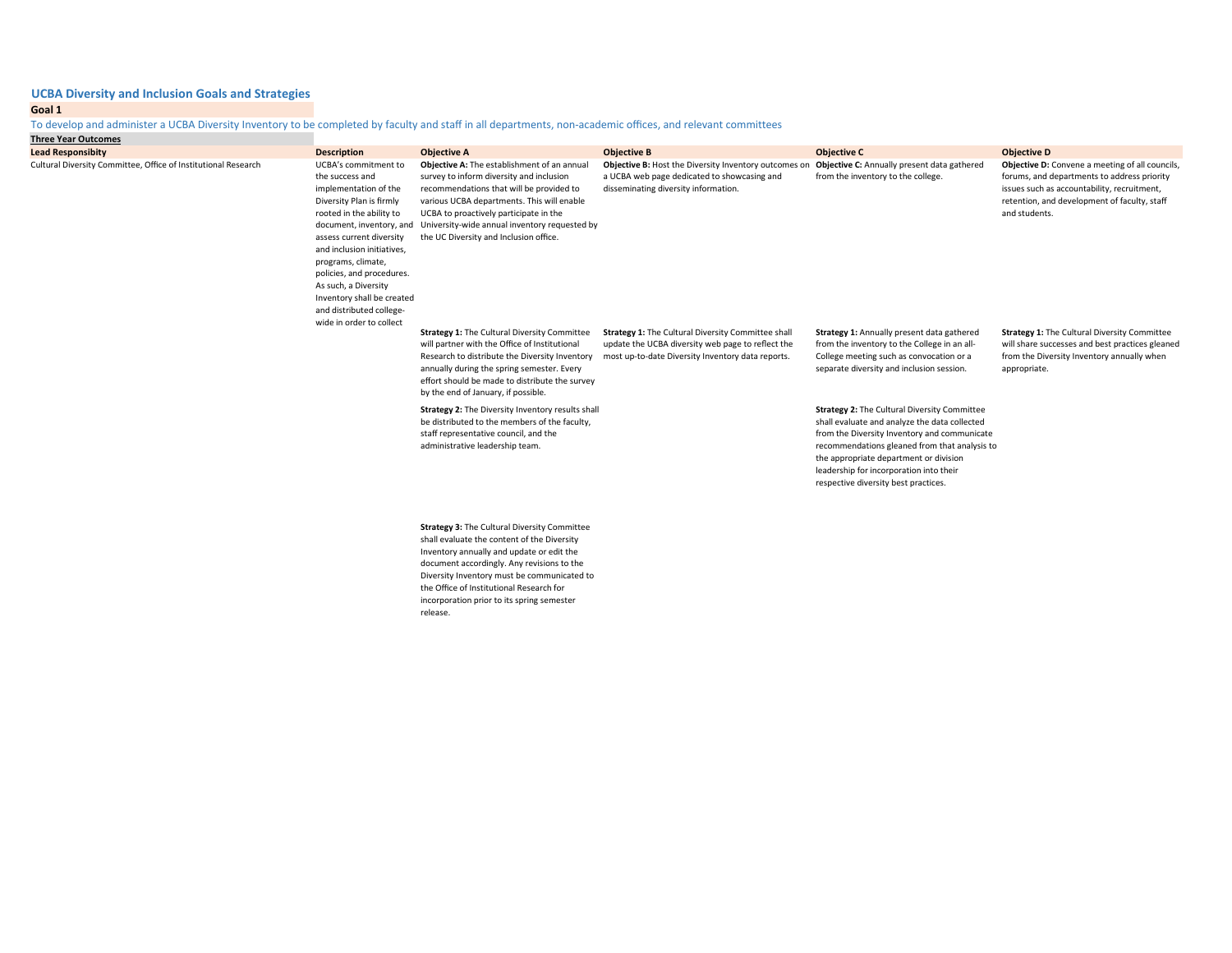**Goal 2**

UCBA will identify strategies for increased student retention of underrepresented minority students to reflect the recruitment area's population.

| <b>Three Year Outcomes</b>                                       |                                                                                                                                                                    |                                                                                                                                                                                                                                                                                                                                                                    |                                                                                                                                                                                                                                              |
|------------------------------------------------------------------|--------------------------------------------------------------------------------------------------------------------------------------------------------------------|--------------------------------------------------------------------------------------------------------------------------------------------------------------------------------------------------------------------------------------------------------------------------------------------------------------------------------------------------------------------|----------------------------------------------------------------------------------------------------------------------------------------------------------------------------------------------------------------------------------------------|
| <b>Lead Responsibity</b>                                         | <b>Description</b>                                                                                                                                                 | <b>Objective A</b>                                                                                                                                                                                                                                                                                                                                                 | <b>Objective B</b>                                                                                                                                                                                                                           |
| UCBA Academic Affairs, UCBA Quality Initiative - Student Success | University of Cincinnati, Blue<br>Ash College will seek ways to<br>increase student retention<br>where appropriate and<br>maintain current effective<br>strategies | Objective A: Increase retention<br>numbers for African-American<br>first time, full time, and degree<br>seeking students from 58.4% to activities in the new<br>60% at UCBA by 2019, resulting student/parent orientation<br>in no performance gaps<br>between underrepresented<br>students and majority students.                                                 | Objective B: Incorporate<br>diversity, inclusion, and<br>leadership materials and<br>program.                                                                                                                                                |
|                                                                  |                                                                                                                                                                    | <b>Strategy 1: Develop strategies</b><br>that support our open access<br>mission, such as retention<br>counseling, intrusive advising,<br>success coaching, and<br>mentoring.                                                                                                                                                                                      | Strategy 1: Develop a method<br>of assessment to determine if<br>students feel more<br>aware/informed about the<br>diversity climate at UCBA after<br>participating in the new student<br>orientation through the<br>orientation evaluation. |
|                                                                  |                                                                                                                                                                    | Strategy 2: Encourage<br>collaboration in diversity and<br>inclusion strategies and<br>initiatives that benefit students<br>of underrepresented<br>populations across the College<br>and university, such as College<br>Credit Plus, lectures,<br>workshops, student<br>organizations, summer bridge<br>programs, and participation in<br>the UC Scholars Academy. |                                                                                                                                                                                                                                              |
|                                                                  |                                                                                                                                                                    |                                                                                                                                                                                                                                                                                                                                                                    |                                                                                                                                                                                                                                              |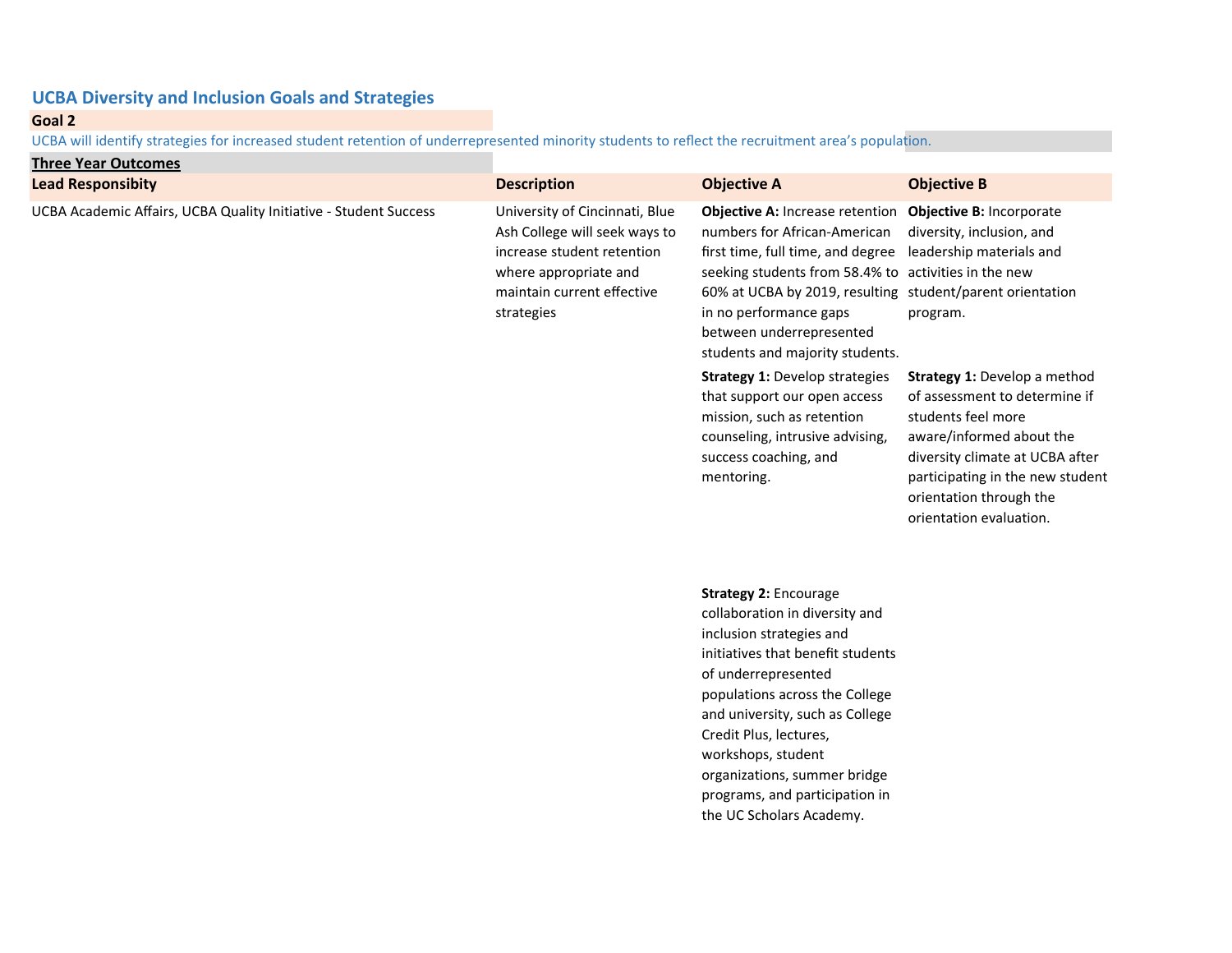**Goal 3**

UCBA will identify strategies for increased student recruitment of underrepresented student populations to reflect the populations of surrounding counties into Blue Ash College.

#### **Three Year Outcomes**

| <b>UCBA Office of Admission</b><br>University of Cincinnati, Blue<br><b>Objective A: Work with the</b><br><b>Objective B: Develop and</b><br><b>Objective C: UCBA will</b><br>Ash College will identify<br>development director and<br>support pre-college and<br>implement recruitment<br>effective methods of<br>strategies and increase the<br>summer bridge programs<br>UCBA grants writer, to seek                                                                                     | <b>Objective D: Develop</b><br>strategies for placement tests<br>preparation and access to |
|---------------------------------------------------------------------------------------------------------------------------------------------------------------------------------------------------------------------------------------------------------------------------------------------------------------------------------------------------------------------------------------------------------------------------------------------------------------------------------------------|--------------------------------------------------------------------------------------------|
| recruiting underrepresented<br>and apply for funding of<br>Hispanic/Latino student<br>targeting underrepresented<br>students into Blue Ash<br>scholarships and<br>student populations.<br>population at UCBA.<br>College. We will be the first<br>programmatic support for<br>choice for students who are<br>underrepresented students at<br>looking for an affordable<br>UCBA.<br>quality education. We will<br>identify ways to encourage<br>area students to choose Blue<br>Ash College. | Blackboard or other online<br>tools for prospective<br>students.                           |

**Strategy 1:** Collaborate with **Strategy 1:** Establish service learning courses for outreach.

recruitment goals and targets summer bridge programs for be added on UCBA website with the Program Coordinator of Hispanic/Latino Affairs & the Admissions Office for the next 3 years. **Strategy 1:** Assess current their impact on students.

**Strategy 1:** Develop a tool to for students to take an online assessment to identify career paths which match their interests and will help them decide on a program major.

**Strategy 2:** Identify a liaison member to the Strategic Enrollment Management-Recruitment sub-committee.

**Strategy 2:** Identify summer bridge program opportunities within UCBA academic departments.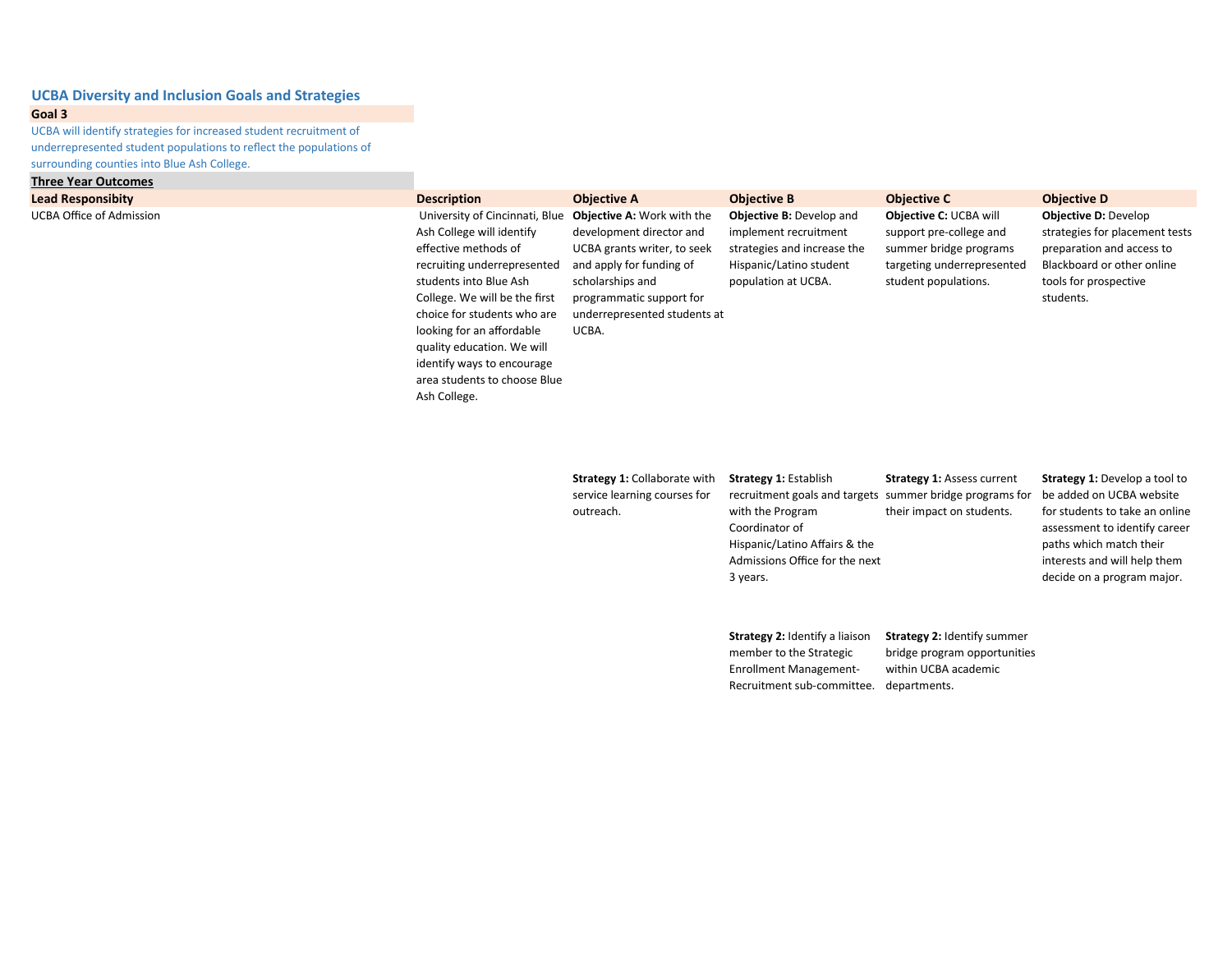University of Cincinnati Blue Ash College will identify

strategies for increasing recruitment of underrepresented

#### Faculty & Staff. **Three Year Outcomes**

**Lead Responsibity Description Objective A Objective B Objective C Objective D** Office of Human Resources, Institutional Research, and Search Committees

University of Cincinnati, Blue Ash **Objective A**: Conduct an audit of College will identify effective methods of recruiting faculty and staff into Blue Ash College. Our goal will be to increase strategies to attract underrepresented applicants to our college. faculty and staff demographics.

**Objective B**: Establish baseline numbers that will inform future recruitment strategies, benchmarks, and goals

gender, race, ethnicity, disability, and US veteran status for academic and administrative departments, and academic and administrative unit heads.

#### **Objective C**: Increase visibility of diversity initiatives on human resources (interviewing and onboarding), and related web pages.

**Objective D**: Increase the Recruitment of diverse faculty and staff

**Strategy 1**: Send target audience **Strategy 1**: After Self-(staff and faculty who have not self-identified) a request with link Objective A, Strategy 1) is to self-identify in the UC Flex Employee Self Service system for Committee will support UCBA Ethnicity, Gender, Race, Disability, and US Veteran Status. Institutional Research in the To be completed by December 31, 2016. Identification Deadline (see complete, Cultural Diversity Human Resources and UCBA development of infographic/demographic information in the categories of

**Strategy 1**: Increase web presence of **Strategy 1**: UCBA HR will ensure Diversity & Inclusion Information at UC Blue Ash by placing information on the UCBA HR webpages, with links (Faculty, Staff, and to the UCBA Diversity pages and UC Diversity pages

the diversity of each search committee for all vacant positions Administration) and mandate OEO meetings with UCBA HR before beginning each search (Faculty, Staff, and Administration).

**Strategy 2:** Appropriate committees and resources will be consulted to establish future goals based on the actual numbers identified through Goal IV, Objective B, Strategy 1.

**Strategy 2**: Advertise openings for faculty, staff, and administrative positions in publications targeted to diverse populations. Expand the applicant pools by expanding and keeping stronger ties with minority groups. This can be achieved by advertising in national magazines, journals, and websites read by minority groups.

**Strategy 3**: When possible, seek support of the Dean to consider the utilization of Strategic Hiring Opportunity and Dual Career Assistance Programs through the UC Office of the Provost.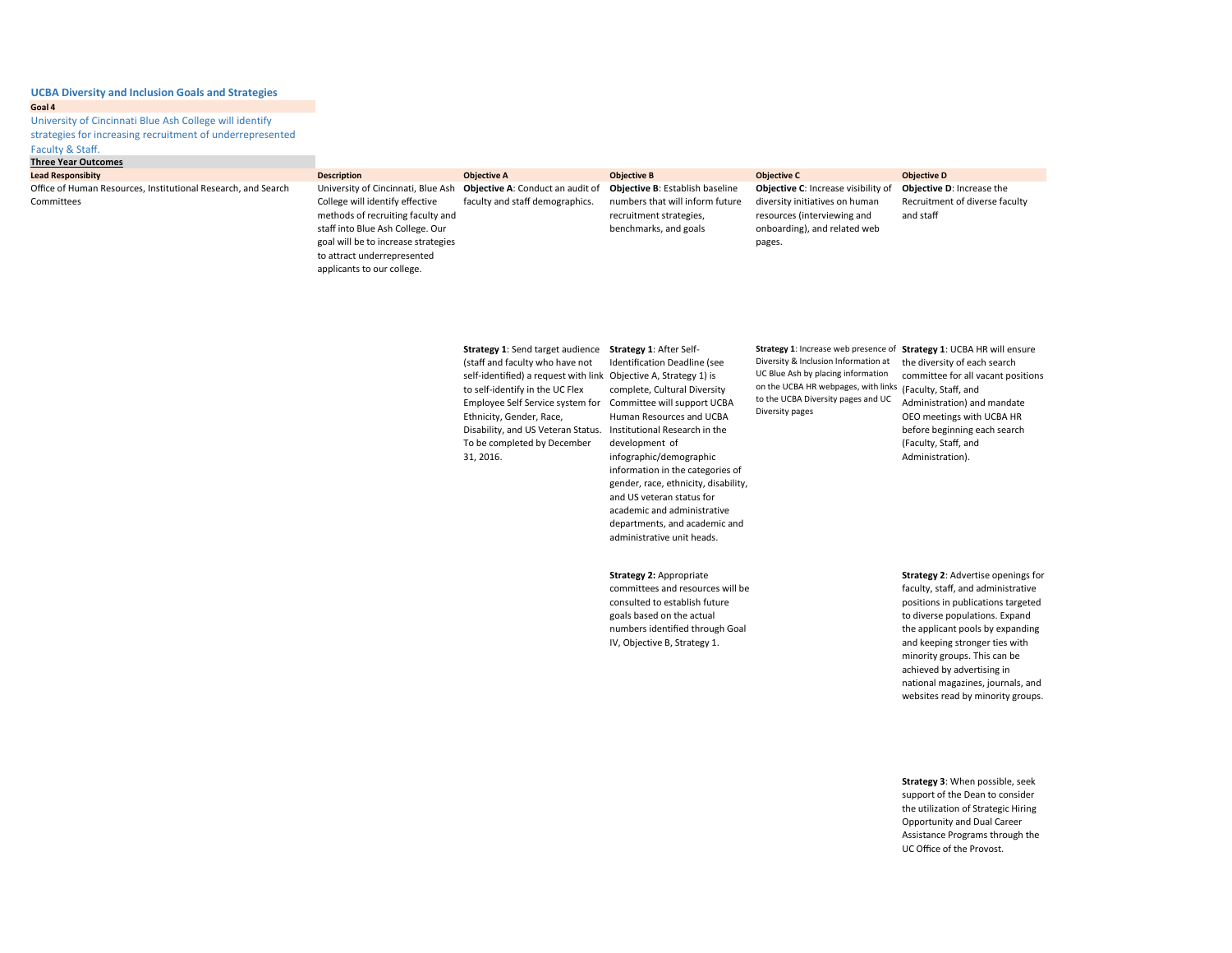#### **Goal 3**

The University of Cincinnati Blue Ash College will retain and promote an increased number of historically underrepresented and other diverse tenure-track and full-time faculty.

| <b>Three Year Outcomes</b>                         |                                                                                                                                                                                                                             |                                                                                                                                                                                                                                                                                                                                                                                                                                                                                                                                                                     |
|----------------------------------------------------|-----------------------------------------------------------------------------------------------------------------------------------------------------------------------------------------------------------------------------|---------------------------------------------------------------------------------------------------------------------------------------------------------------------------------------------------------------------------------------------------------------------------------------------------------------------------------------------------------------------------------------------------------------------------------------------------------------------------------------------------------------------------------------------------------------------|
| <b>Lead Responsibity</b>                           | <b>Description</b>                                                                                                                                                                                                          | <b>Objective A</b>                                                                                                                                                                                                                                                                                                                                                                                                                                                                                                                                                  |
| Office of Human Resources and Search<br>Committees | University of Cincinnati, Blue Ash College<br>and promoting diverse and<br>underrepresented faculty at Blue Ash<br>College. In three years, UC Blue Ash<br>College will strive to increase retention of<br>diverse faculty. | Objective A: Partner with faculty development committee and evaluate faculty (internal/external)<br>will identify effective methods of retaining mentoring programs for effectiveness and make recommendations for opportunities. This is meant to<br>support all faculty's growth in diversity and inclusion competency. Departments will develop and<br>implement strategies to retain diverse faculty through the probationary period leading up to and beyond<br>the tenure decision; retention strategies will also target non-tenure line, full-time faculty. |
|                                                    |                                                                                                                                                                                                                             | Strategy 1: Evaluate faculty (departmental/college) mentoring programs for perceptions of effectiveness<br>and make recommendations for improvement.                                                                                                                                                                                                                                                                                                                                                                                                                |
|                                                    |                                                                                                                                                                                                                             | Strategy 2: Continue to offer the Diversity Faculty & Staff Learning Community and develop a diversity and<br>cultural competency training for faculty and staff that aligns with the UC/UCBA diversity plans, in order to                                                                                                                                                                                                                                                                                                                                          |

improve the diversity climate at the College.

**Strategy 3:** Identify diversity and inclusion metrics, locate resources, and identify goals that would aid faculty in the development of initiatives related to the people, processes, and culture of UCBA.